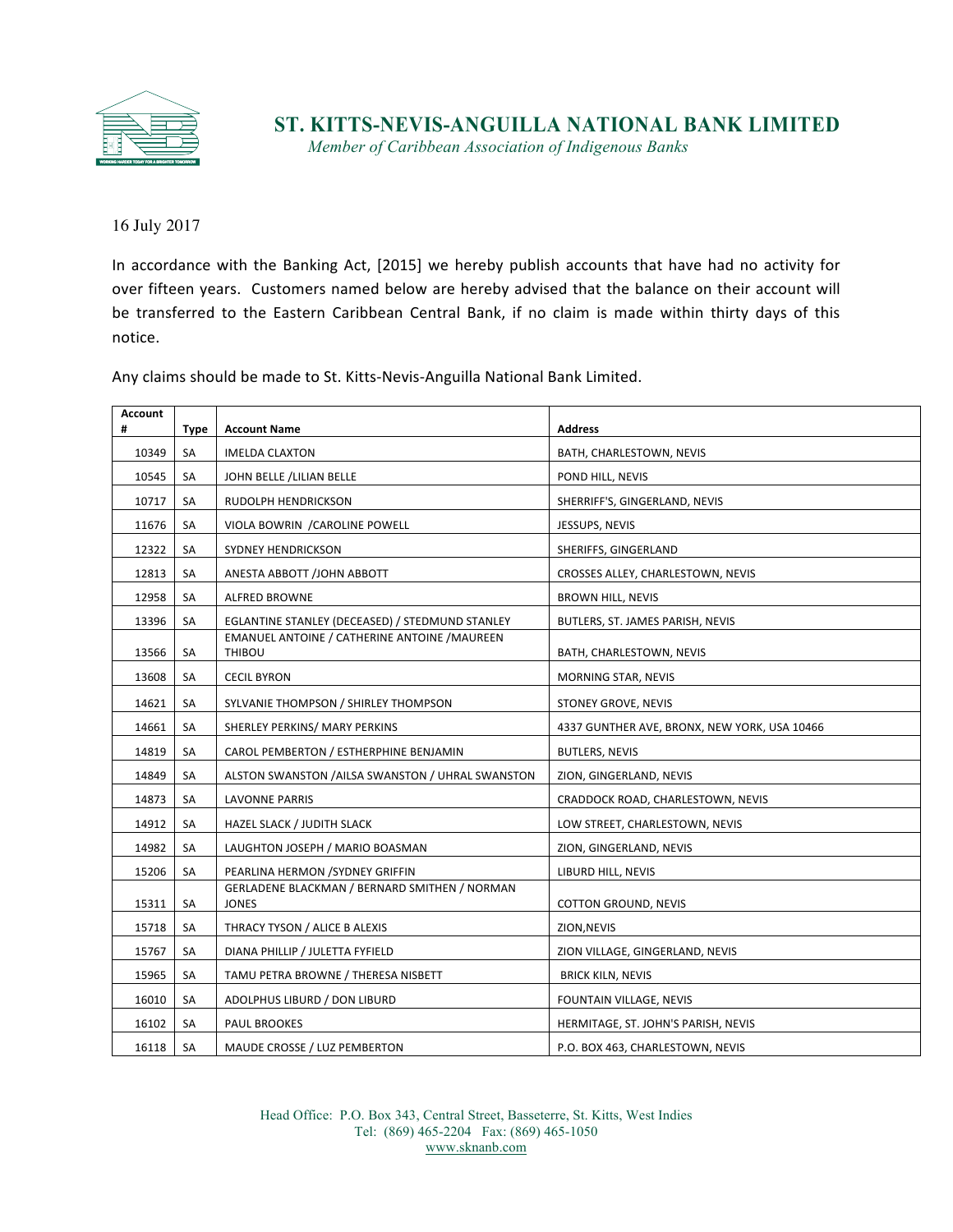| 16237 | SA | SHARYLLE JEFFERS / MARION JEFFERS                   | COMBERMERE, ST. JAMES PARISH, NEVIS                         |
|-------|----|-----------------------------------------------------|-------------------------------------------------------------|
| 16270 | SA | BERNARD WALWYN / SHIRLEY GRIFFIN                    | BROWN HILL, NEVIS                                           |
| 16371 | SA | CECIL BYRON CLIENTS ACCOUNT                         | C/O CECIL BYRON, MORNING STAR, NEVIS                        |
| 16434 | SA | VIRGIL PEREIRA / SHERMA LIBURD                      | MORNING STAR, NEVIS                                         |
| 16443 | SA | STEPHEN DALY                                        | 39665 FREMONT BLVD, FREMONT, CALIFORNIA, USA 94538          |
| 16475 | SA | CARDIN WATTLEY / ROSALYN WATTLEY                    | <b>CLAY GHAUT, NEVIS</b>                                    |
| 16639 | SA | COLIN WILLIAMS/ VINCENT WATTS / VALARIE MERCHANT    | DURANTE AVENUE, BASSETERRE, ST. KITTS                       |
| 16775 | SA | ESMERELDA WALTERS / DAVID WALTERS                   | RAWLINS, GINGERLAND, NEVIS                                  |
| 16800 | SA | POLITA POWELL / SAMUEL CHARLES STEVE                | RAWLINS VILLAGE, GINGERLAND NEVIS                           |
| 16835 | SA | THOMAS DOUGLAS / LINNETTE BURT                      | <b>HAMILTON, NEVIS</b>                                      |
| 16848 | SA | ABRAHAM JEFFERS / PHINEHAS GRIFFIN                  | <b>BUTLERS, NEVIS</b>                                       |
| 16975 | SA | HOSPITAL & INFIRMARY IMPROVEMENT PROJECT            | c/o JOSLYN LIBURD, ALEXANDRA HOSPITAL, CHARLESTOWN, NEVIS   |
| 16985 | SA | <b>EARL JEFFERS</b>                                 | 138 MOORLAND ROAD, SPLOTT, CARDIFF, WALES, UK               |
| 17284 | SA | LUTHER BROOKES / VIOLA STAPLETON                    | COX VILLAGE, NEVIS                                          |
| 17348 | SA | JONATHAN TYLER CHIVERTON/ SIAN CHIVERTON            | POND HILL, GINGERLAND, NEVIS                                |
| 17401 | SA | <b>RAUL HOPE</b>                                    | ZION VILLAGE, GINGERLAND, NEVIS                             |
| 17476 | SA | JAMES SAMUEL BAILEY / MYRTLE BAILEY                 | 6 LOUIS STREET, LEEDS 7, LS7 4BJ, UK                        |
| 17572 | SA | EGLANTINE NEALE / NEHEMIAH NEALE                    | <b>BAILEY YARD, NEVIS</b>                                   |
| 17633 | SA | LUCILLE BLAKE-TAYLOR                                | 115 BANKES ROAD, SMALL HEATH, BIRMINGHAM, UK B10 9PW        |
| 17723 | SA | GALE SCARBOROUGH / CURVIS SCARBOROUGH               | RAMSBURY SITE, CHARLESTOWN, NEVIS                           |
| 17765 | SA | DESIREE WILLOCK / MARCELLA WILLOCK                  | BROWN PASTURE, NEVIS                                        |
| 17806 | SA | <b>COLLIN FORBES</b>                                | 107 NEWPORT ST FL2, BROOKLYN, NEW YOURK, USA 11212          |
| 17822 | SA | JAMES GREENAWAY                                     | BAILEY'S YARD, GINGERLAND, NEVIS                            |
| 17834 | SA | OLIVIA JEFFERS / JENNET WARNER                      | <b>BRICK KILN, NEVIS</b>                                    |
| 17852 | SA | BLONDINA WEEKES / HILARY ELLIOTT                    | FOTHERGILLS, GINGERLAND, NEVIS                              |
| 17951 | SA | ANTHONY LEROY BROWNBILL / WINNIFRED HERBERT         | WESTBURY, NEVIS                                             |
| 18079 | SA | CHRISTINA EVELYN                                    | BROWN PASTURE, NEVIS                                        |
| 18126 | SA | FENELLA VANTERPOOL / DENNIS GUMBS                   | RAMSBURY SITE, CHARLESTOWN, NEVIS                           |
| 18144 | SA | LAUREN BUSBY / DENISE BUSBY                         | <b>BURDEN PASTURE, NEVIS</b>                                |
| 18162 | SA | <b>JERMAINE CLARKE</b>                              | POND HILL, GINGERLAND, NEVIS                                |
| 18181 | SA | MAUDE SOPEJU                                        | <b>BROWN HILL, NEVIS</b>                                    |
| 18258 | SA | CASVAL NISBETT / ERMINE JEFFERS                     | CAMPS, NEVIS                                                |
| 18301 | SA | <b>VERONA HAMILTON</b>                              | VAUGHNS VILLAGE, NEVIS                                      |
| 18324 | SA | <b>DESMOND HENDRICKSON</b>                          | <b>BROWN HILL, NEVIS</b>                                    |
| 18332 | SA | <b>JASON CYRIL FLEMING</b>                          | VAUGHNS VILLAGE, NEVIS                                      |
| 18334 | SA | JASON CYRIL FLEMING / JAMES FLEMMING                | VAUGHNS VILLAGE, NEVIS                                      |
| 18358 | SA | <b>ALBERIC ARTHURTON</b>                            | BATH VILLAGE, NEVIS                                         |
| 18374 | SA | STEPHEN CAINES/TIMOTHY (SNR.) CAINES/FLORINE CAINES | HAMILTON ESTATE, NEVIS                                      |
| 18387 | SA | TA-MICHEA ESDAILLE / DELORIS ESDAILLE               | CHURCH GROUND, NEVIS                                        |
| 18402 | SA | DEXTER BOWRIN                                       | JESSUPS ESTATE, NEVIS                                       |
| 18432 | SA | KIRTLEY FLEMING                                     | P.O. BOX 687, CHARLESTOWN, NEVIS                            |
| 18433 | SA | DWANE MILLS / DIANE MORTON                          | FOTHERGILLS ESTATE, GINGERLAND, NEVIS                       |
| 18440 | SA | CLARIS YEARWOOD / CORDELLA YEARWOOD                 | JESSUPS, NEVIS                                              |
| 18444 | SA | TARYN WILKIN/ SHARON WILKIN                         | <b>COLE HILL, NEVIS</b>                                     |
| 18505 | SA | SHURMAN N MATTHEWS                                  | BROWN PASTURE, NEVIS                                        |
|       |    |                                                     | 334 CORNELIA STREET, SUITE 2-155, PLATTSBURG, NEW YORK, USA |
| 18520 | SA | RICHARD DEJARDINS                                   | 12901                                                       |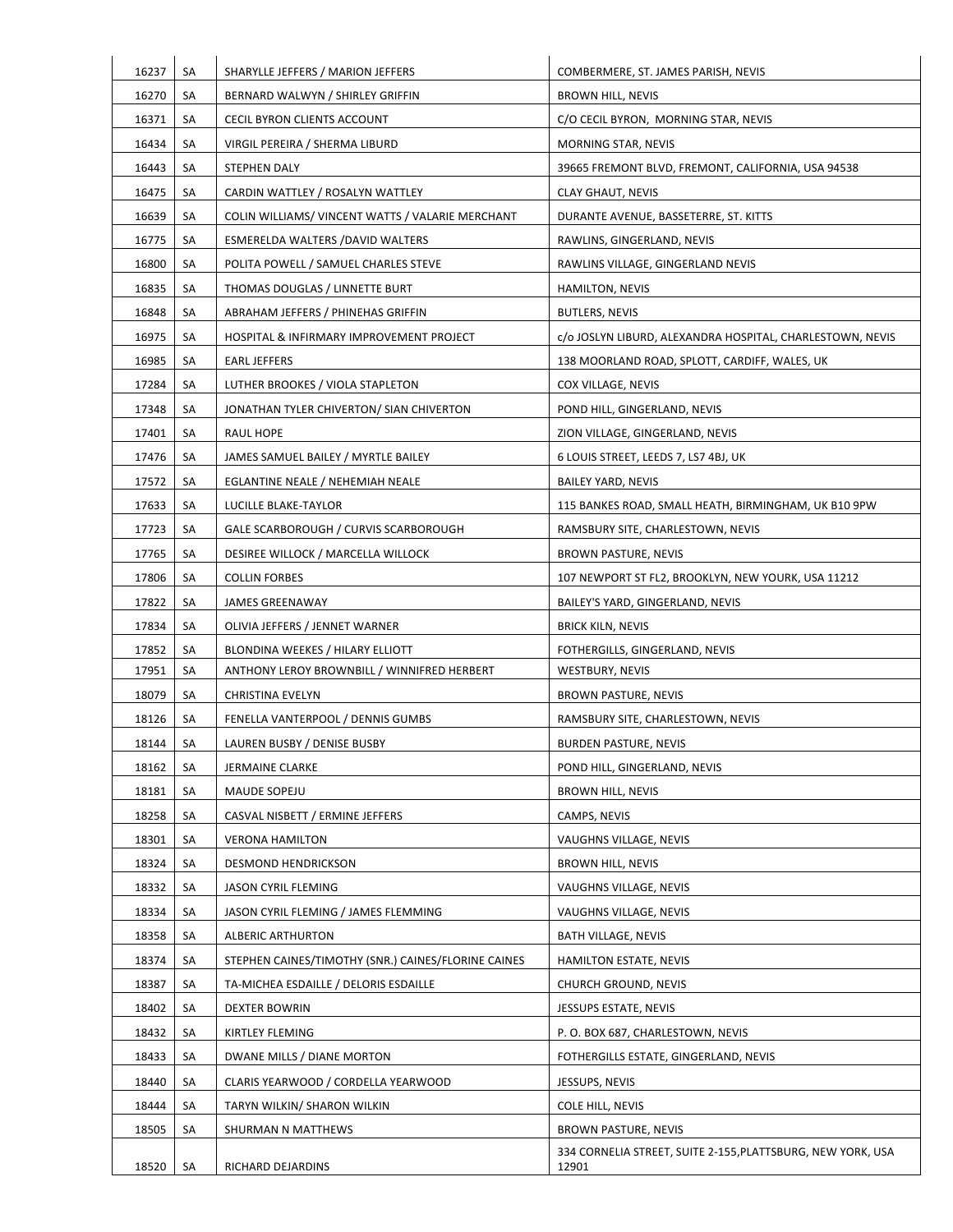| 18522 |          |                                                                      |                                                                                           |
|-------|----------|----------------------------------------------------------------------|-------------------------------------------------------------------------------------------|
| 18529 | SA<br>SA | MARTIREZ REYNA / PAULINA DE LA CRUZ<br>SIDNEY MONZAC/ ELEANOR MONZAC | GOVERNMENT ROAD, CHARLESTOWN, NEVIS<br>P.O. BOX 900256 ,FAR ROCKAWAY, NEW YORK, USA 11690 |
| 18546 | SA       | <b>WENDELL SEABROOKES</b>                                            | COTTON GROUND, NEVIS                                                                      |
| 18575 | SA       | WRIGBIE A ARCHIBALD/ WRIGBIE A (JR) ARCHIBALD                        | P.O. BOX 446, 16 ANNA'S HOPE, CHRISTIANSTED, ST. CROIX,<br>USVI,00821-0446                |
| 18598 | SA       | <b>MARIAH HUGGINS / JEAN ARTHURTON</b>                               | MORNING STAR, NEVIS                                                                       |
| 18603 | SA       | MORELLA GRIFFIN / PHINEAS GRIFFIN                                    | P.O. BOX 736, STONEY GROUND, NEVIS                                                        |
| 18617 | SA       | JARED LIBURD                                                         | <b>BROWN PASTURE, NEVIS</b>                                                               |
| 18657 | SA       | STEADROY PEMBERTON/ YVONNE COOPER                                    | MORNING STAR, NEVIS                                                                       |
| 18663 | SA       | <b>ERIC SAUVE</b>                                                    | 334 CORNELIA STREET, SUITE 2-155, PLATTSBURGH, NEW YORK, USA<br>12901                     |
| 18712 | SA       | <b>GRACE WEEKES / OSWALD CORNELIUS</b>                               | PRINCE WILLIAM STREET, CHARLESTOWN, NEVIS                                                 |
| 18730 | SA       | WILMOTH HUGGINS / JOSHUA SMITHEN                                     | <b>BARNES GHAUT, NEVIS</b>                                                                |
| 18749 | SA       | <b>VALENTINE MARTIN</b>                                              | FORT THOMAS ROAD, BASSETERRE, ST. KITTS                                                   |
| 18757 | SA       | PAULA SWANSTON                                                       | <b>BUTLERS VILLAGE, NEVIS</b>                                                             |
| 18758 | SA       | ORVILLE JOSEPH / PAULETTE JOSEPH                                     | P.O. 76, CHARLESTOWN, NEVIS                                                               |
| 18768 | SA       | A & M ENTERPRISES LTD                                                | C/O VANCE AMORY, FIG TREE, NEVIS                                                          |
| 18770 | SA       | JAMISON WEEKES / JULE WEEKES                                         | STONEY GROVE, NEVIS                                                                       |
| 18779 | SA       | <b>ENREQUE ELLIOTT / HILARY ELLIOTT</b>                              | FOTHERGILLS ROAD, GINGERLAND, NEVIS                                                       |
| 18788 | SA       | ENID THOMAS / SYLVIA A THOMAS                                        | GOVERNMENT, CHARLESTOWN, NEVIS                                                            |
| 18800 | SA       | WINETH SERTIMER / GLENDON FORDYCE                                    | COTTON GROUND, NEVIS                                                                      |
| 18801 | SA       | MARTHA ROBINSON-COOK / ANNE DEAN                                     | P.O. BOX 440, BOYCE, VIRGINIA, USA, 22620                                                 |
| 18802 | SA       | ANNE DEAN / MARTHA ROBINSON-COOK                                     | P.O. BOX 440, BOYCE, VIRGINIA, USA, 22620                                                 |
| 18823 | SA       | <b>KEVIN VAUGHN THOMPSON</b>                                         | 6213 CLEARVIEW STREET, PHILADELPHIA, PENNSYLVANIA, USA,<br>19138                          |
| 18827 | SA       | WYNETTE CAMPBELL / TERRY BOBB                                        | <b>COTTON GROUND</b>                                                                      |
| 18843 | SA       | CARIBBEAN ROOTS STEEL ORCHESTRA                                      | C/O GOVANIE MANNERS, RAMSBURY SITE, CHARLESTOWN, NEVIS                                    |
| 18853 | SA       | RANDY JEFFERS                                                        | LOW STREET, CHARLESTOWN, NEVIS                                                            |
| 19152 | SA       | MARITA MAYNARD / GWENDOLYN JONES                                     | 10 GORDONRIDGE PLACE APT 1411, SCARBOROUGH, ONTARIOO,<br>CANADA                           |
| 19208 | SA       | ALBERTINE BRIDGEWATER/ JACKQUELYN TAYLOR                             | CANABRAKE BUILDING 2 APT 10, ST CROIX, USVI                                               |
| 30154 | SA       | <b>VOLNEY STEINBERGEN</b>                                            | MIDDLE ISLAND, ST. KITTS                                                                  |
| 31673 | SA       | <b>BEATRICE THOMAS</b>                                               | BIRMINGHAM, ENGLAND, UK                                                                   |
| 31710 | SA       | ELTON MORTON / MARION GUMBS                                          | NEWTON GROUND, ST. KITTS                                                                  |
| 31895 | SA       | SANDY POINT FOLLOW-UP INDEPENDENCE WORKING<br><b>COMMITTEE</b>       | SANDY POINT, ST. KITTS                                                                    |
| 31914 | SA       | <b>CLEMENT LAMBERT</b>                                               | FARM SITE, SANDY POINT, ST. KITTS                                                         |
| 32317 | SA       | <b>ERIC SAUNDERS</b>                                                 | THE ALLEY, SANDY POINT, ST. KITTS                                                         |
| 32352 | SA       | ALBAN MOORE / LILIAN BOYLES                                          | FIG TREE, SANDY POINT, ST. KITTS                                                          |
| 32431 | SA       | ANTONETTE STEAD / AUSTINA COKER                                      | LA VALLE, SANDY POINT, ST. KITTS                                                          |
| 32476 | SA       | WASHINGTON LAKE / HYACINTH LAKE                                      | THE ALLEY, SANDY POINT, ST. KITTS                                                         |
| 32801 | SA       | JOYCELYN HULL /GUY WEBSTER                                           | STATION STREET, SANDY POINT, ST. KITTS                                                    |
| 33207 | SA       | ISMAY WILLIAMS/ VALMOND MITCHELL                                     | DIEPPE BAY, ST. KITTS                                                                     |
| 33496 | SA       | ANETTE MURRAY / IRENE FARRELL                                        | LA VALLE, SANDY POINT, ST. KITTS                                                          |
| 33522 | SA       | <b>WILLIS O GRIFFIN</b>                                              | CLEVERLY HILL, SANDY POINT, ST. KITTS                                                     |
| 33591 | SA       | <b>HUGH ANTHONY SAUNDERS</b>                                         | THE ALLEY, SANDY POINT, ST. KITTS                                                         |
| 33875 | SA       | WILBERT R ZAKERS / ANGELLA U ZAKERS                                  |                                                                                           |
| 34098 | SA       | RAPHAEL LAKE                                                         | FARM SITE, SANDY POINT, ST. KITTS                                                         |
| 34291 | SA       | JANET ROLLE / GEORGE WALWYN                                          | WINGFIELD ROAD, OLD ROAD, ST. KITTS                                                       |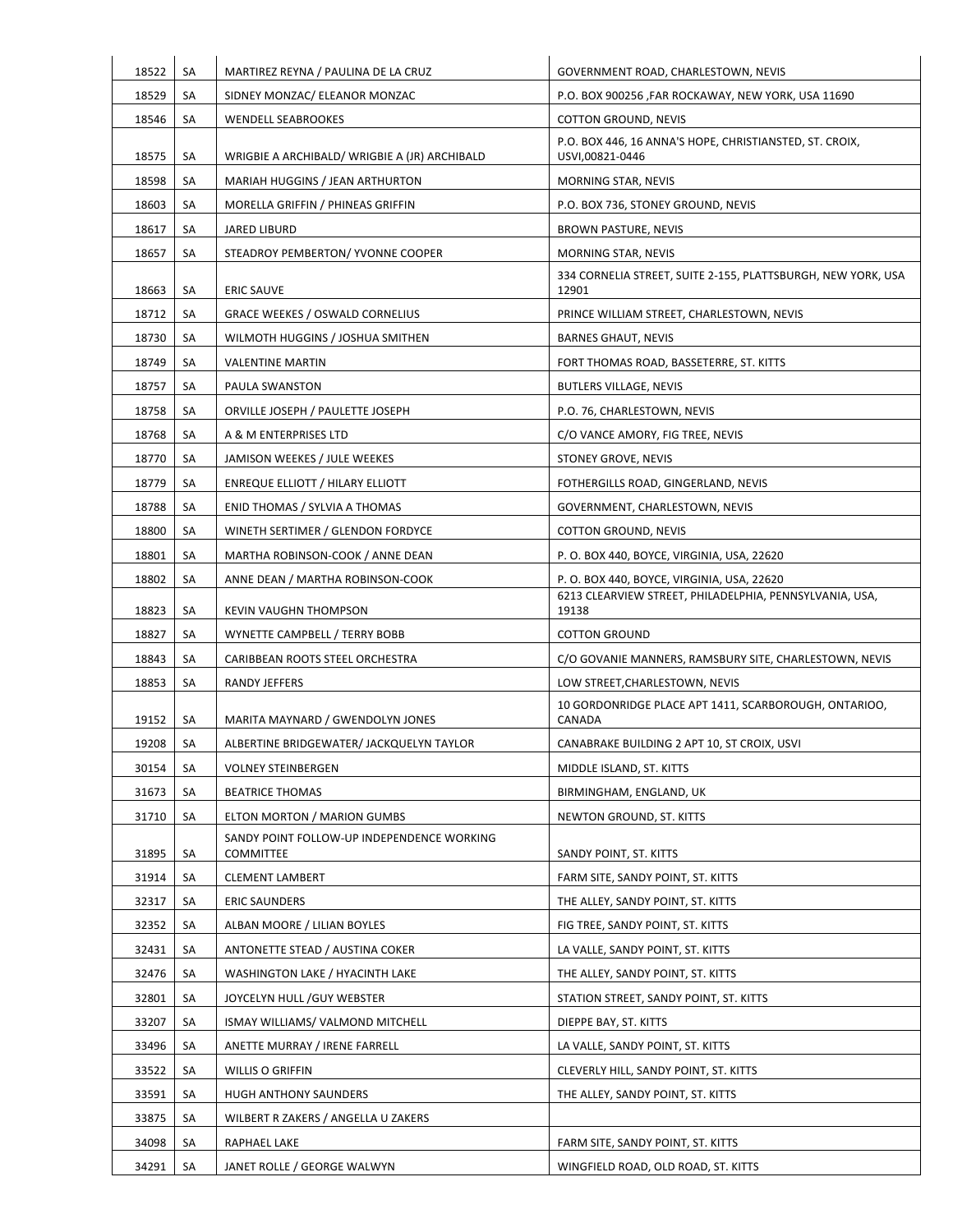| 34533          | SA       | SANDY POINT CATHOLIC YOUTH COMMUNITY                      | C/O CATHOLIC PRESBYTERY, MOUNT IDLE, SANDY POINT, ST. KITTS                    |
|----------------|----------|-----------------------------------------------------------|--------------------------------------------------------------------------------|
| 34542          | SA       | ALWYN PAUL / WINIFRED O. PAUL / ESTELLA O. MOSELY         | CLEVERLY HILL, SANDY POINT, ST. KITTS                                          |
| 34550          | SA       | <b>DERICK HENRY</b>                                       | CRAB HILL, SANDY POINT                                                         |
| 34791          | SA       | CATHERINE ARCHIBALD / VIOLET PETERS                       | THE ALLEY, SANDY POINT, ST. KITTS                                              |
| 34817          | SA       | MARGARET EVANS / GEORGE GATON                             | THE GHAUT, SANDY POINT, ST. KITTS                                              |
| 34897          | SA       | THE ALLEY UNITED FOOTBALL CLUB                            | THE ALLEY, SANDY POINT, ST. KITTS                                              |
| 34941          | SA       | KELVIN BRYAN / YVETTE BRYAN                               | BOURKES PROJECT, SANDY POINT, ST. KITTS                                        |
| 35318          | SA       | THEOLA MORTON / SYLVIA MORTON                             | NEWTON GROUND, ST. KITTS                                                       |
| 35333          | SA       | JEREMIAH BROWN / NATASHA BROWNE                           | THE ALLEY, SANDY POINT, ST. KITTS                                              |
| 35334          | SA       | CARLTON RICHARDS / CHEVONNE RICHARDS                      | P. O. BOX 3774, CHARLOTTE AMALIE, ST. THOMAS, USVI                             |
| 35350          | SA       | MICHEAL PEMBERTON                                         | THE ALLEY, SANDY POINT, ST. KITTS                                              |
| 35987          | SA       | ANESTA NISBETT / IRVIN STEVENS                            | THE ALLEY, SANDY POINT, ST. KITTS                                              |
| 36036          | SA       | DUNCAN'S PAINTING SERVICE                                 | C/O AUSTIN DUNCAN, DOWNING STREET, SANDY POINT, ST. KITTS                      |
| 36038          | SA       | JEFFRENE JEFFERS / NICHOLSON WEBSTER                      | #17 STADIUM VIEW, CLEVERLY HILL, SANDY POINT, ST. KITTS                        |
| 36335          | SA       | <b>HYACINTH BROWNE</b>                                    | FARMS ROAD, SANDY POINT, ST. KITTS                                             |
| 36724          | SA       | IRVIN HAZEL / KIMARA LEADER                               | LOVER`S LANE, ST. PAUL'S, ST. KITTS                                            |
| 36777          | SA       | SANDY POINT WESLEYAN HOLINESS MEN'S FELLOWSHIP            | MAIN STREET, SANDY POINT, ST. KITTS                                            |
| 36940          | SA       | NAOMI BROWNE / NIGEL BROWNE                               | CARTY'S PASTURE, TABERNACLE, ST. KITTS                                         |
| 37143          | SA       | PATRICIA FOSTER                                           | GREEN TREE HOUSING PROJECT, OLD ROAD, ST. KITTS                                |
| 37144          | SA       | PATRICIA FOSTER                                           | GREEN TREE HOUSING PROJECT, OLD ROAD, ST. KITTS                                |
| 37146          |          |                                                           |                                                                                |
|                | SA<br>SA | ALBENA HENDERSON / VIOLET HENDERSON                       | CONYERS PROJECT, ST. KITTS                                                     |
| 37217<br>37247 | SA       | CLARISTINE ELLIOTT / RONDER FREEMAN<br><b>AVIAN FORDE</b> | BACK WAY, SANDY POINT, ST. KITTS                                               |
| 37341          | SA       | LORENZO SPENCER / LEROY SPENCER                           | DOWNING STREET, SANDY POINT, ST.KITTS<br>WINGFIELD ROAD, OLD ROAD, ST. KITTS   |
| 37344          | SA       | SOONILDAT SANKAR                                          |                                                                                |
| 37415          | SA       | RON LESROY THOMPSON                                       | BELMONT ESTATE, ST. PAUL'S, ST. KITTS<br>DOWNING STREET, SANDY POINT, ST.KITTS |
|                |          |                                                           | 41 LINDEN HOUSE, COMMON RD, LANGLEY SLOUGH BERKS SL38TT,                       |
| 37428          | SA       | <b>JOSEPH PAUL</b>                                        | ENGLAND                                                                        |
| 37506          | SA       | <b>GREAT SALVATION BAPTIST MISSION</b>                    | C/O REV DR WALTER SKERRITT, THE ALLEY, ANDY POINT, ST. KITTS                   |
| 37525          | SA       | <b>FENRICK HUNKINS</b>                                    | GREEN TREE HOUSING PROJECT, OLD ROAD, ST. KITTS                                |
| 37537          | SA       | SHALANDA MARTIN                                           | <b>GODWIN GHAUT, ST. KITTS</b>                                                 |
| 37539          | SA       | <b>CLEO NICHOLLS</b>                                      | <b>GODWIN GHAUT, ST. KITTS</b>                                                 |
| 37541          | SA       | THE SANDY POINT CARNIVAL COMMITTEE 1999-2000              | C/O JASEMIN WARNER, BOURKES HOUSING PROJECT, SANDY POINT,<br>ST. KITTS         |
| 37542          | SA       | SELWYN MALONEY                                            | NEWTON GROUND, ST. KITTS                                                       |
| 37548          | SA       | SANDY POINT YOUNG LABOUR BRANCH                           | MANCHESTER HALL, STATION STREET, SANDY POINT                                   |
| 37563          | SA       | D'VONTRELLE PROCTOR/ MADELEINE FRANCIS                    | STADIUM VIEW, SANDY POINT                                                      |
| 37579          | SA       | <b>ERROL LAWS</b>                                         | PONDS PASTURE, BIRD ROCK, BASSETERRE, ST. KITTS                                |
| 37621          | SA       | <b>LORRAINE MAYE</b>                                      | DIEPPE BAY, ST. KITTS                                                          |
| 37624          | SA       | LOUISE A. MAYE                                            | MAIN STREET, DIEPPE BAY, ST. KITTS                                             |
| 37632          | SA       | LAKERAM CHARRAN                                           | BOURKES ESTATE, SANDY POINT, ST. KITTS                                         |
| 37653          | SA       | FRANKLYN BUCHANAN / KERRIE HULL                           | MOUNT IDLE, SANDY POINT, ST. KITTS                                             |
| 37657          | SA       | DOMINGO SANCHEZ                                           | FARMS ESTATE, SANDY POINT, ST. KITTS                                           |
| 37664          | SA       | TIBURCIO REYES VALDEZ                                     | FARMS ESTATE, SANDY POINT, ST. KITTS                                           |
| 37672          | SA       | <b>COMPTON COLLINS</b>                                    | BELMONT ESTATE, ST. PAUL'S, ST. KITTS                                          |
| 37691          | SA       | CESAR JULIO DE CASTRO                                     | FARM'S ESTATE, SANDY POINT, ST. KITTS                                          |
| 37692          | SA       | JONATHAN FLEMING                                          | THE ALLEY, SANDY POINT, ST. KITTS                                              |
|                |          |                                                           |                                                                                |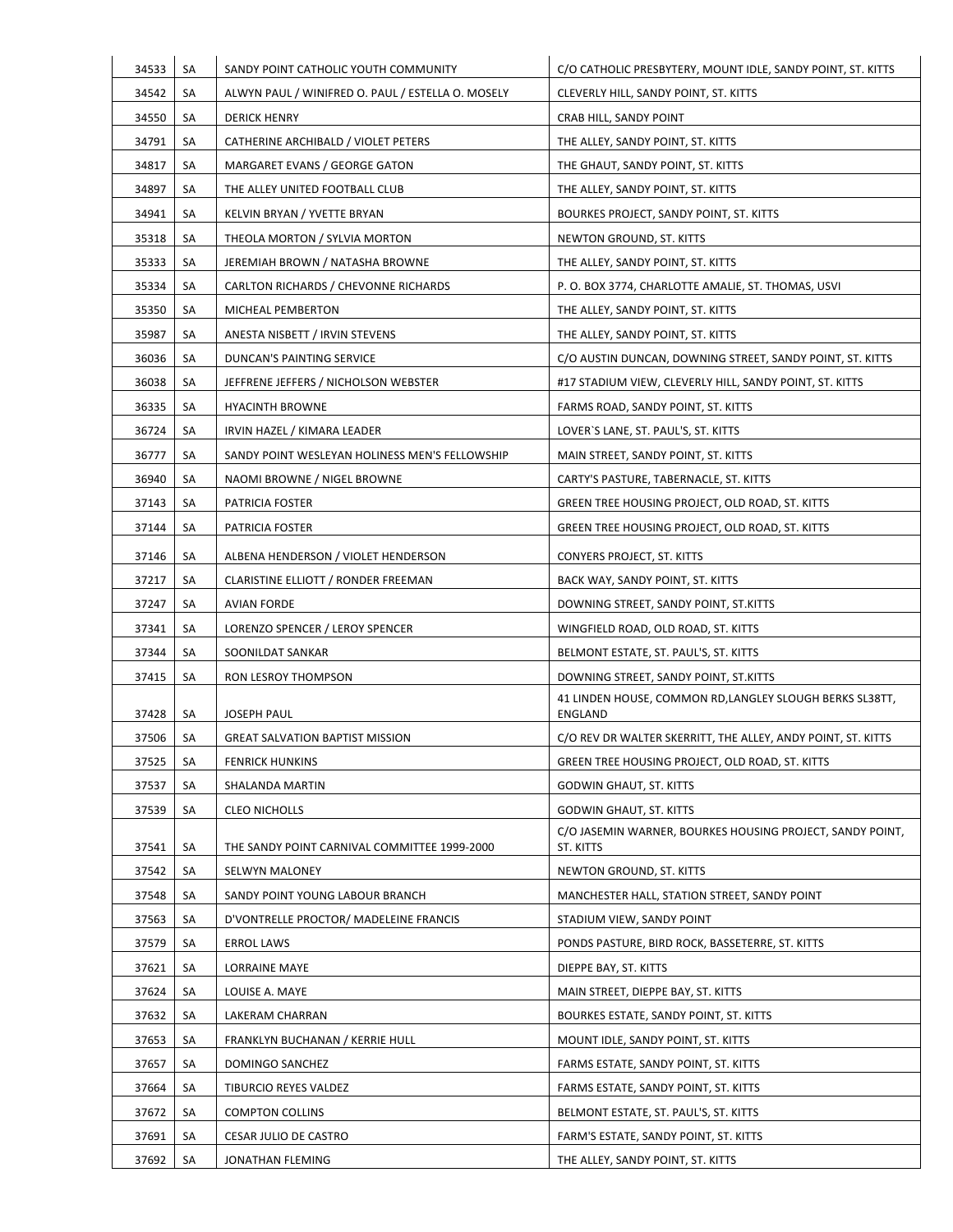| 37753   | SA | <b>VINETTE HUGGINS</b>                            | NEWTON GROUND, ST. KITTS                                    |
|---------|----|---------------------------------------------------|-------------------------------------------------------------|
| 40205   | SA | <b>GEORGINA CAINES / VERDELLE MILLS</b>           | SADDLERS, ST.KITTS                                          |
| 40418   | SA | MARY C BUCKLEY/ AUSTIN A BUCKLEY/ JAMES ABRAHAM   | P O BOX 8362, OHC BUILDING 7, APT 77, ST. THOMAS            |
| 40425   | SA | ORNETTE RAWLINS / JACINTHA RAWLINS                | SADDLERS, ST.KITTS                                          |
| 40885   | SA | RAFFAELO BENJAMIN / MARIO O'LOUGHLIN              | SADDLERS, ST.KITTS                                          |
| 41669   | SA | OLEN RICHARDSON                                   | 2280 BRITLEY TERRANCE, ATLANTA, GEORGIA, USA 30349          |
| 42300   | SA | <b>SAMUEL SKELTON</b>                             | LODGE VILLAGE, ST. KITTS                                    |
| 42475   | SA | THRESA MAYNARD                                    | SADDLERS, ST.KITTS                                          |
| 42571   | SA | <b>CHRISTINE WATTLEY</b>                          | MAIN STREET, BELLE VUE, ST. KITTS                           |
| 42662   | SA | ILAR ESPERANZA LEE/ IVA STEVENS                   | ST CROIX, USVI                                              |
| 42934   | SA | SHANI MILLS                                       | SADDLERS, ST.KITTS                                          |
| 42973   | SA | MARITA BERTIE / MAISIE HARVEY                     | SADDLERS, ST.KITTS                                          |
| 42988   | SA | <b>GLENVILLE STEPHENS</b>                         | CHARLES AVENUE, MOLINEAUX, ST. KITTS                        |
| 43197   | SA | <b>JOHN NORFORD</b>                               | PICAIRN STREET, NEWTOWN, BASSETERRE, ST. KITTS              |
| 43212   | SA | <b>EUSTACE KENNETH EDWARDS</b>                    | SADDLERS, ST.KITTS                                          |
| 43244   | SA | <b>GEORGE BOSTON</b>                              | MAIN STREET, SADDLERS, ST. KITTS                            |
| 201363  | SA | VIOLA HICKS / AVONEL HICKS                        | NEW POND SITE, BASSETERRE, ST. KITTS                        |
| 201425  | SA | RUDOLPH HANLEY                                    | CUNNINGHAM STREET, BASSETERRE, ST. KITTS                    |
| 201432  | SA | <b>DESMOND HAZEL</b>                              | BUCKLEYS SITE, BASSETERRE, ST. KITTS                        |
| 302513  | SA | <b>EUNICE JONES</b>                               | P O BOX 8134, ST. THOMAS                                    |
| 403288  | SA | ST KITTS MUSIC SOCIETY                            | BASSETERRE, ST. KITTS                                       |
| 403488  | SA | <b>EUGENIE MATTHEW</b>                            | DORSET, BASSETERRE, ST. KITTS                               |
| 450025  | SA | <b>VIOLET WILLIAMS</b>                            | LODGE PROJECT, ST. KITTS                                    |
| 504117  | SA | OLIVER BROWNE / FENELLA BROWNE                    | PHILLIPS, ST. KITTS                                         |
| 504263  | SA | <b>EULALIE TYSON</b>                              | CAYON, ST. KITTS                                            |
| 504980  | SA | <b>ARTHUR MARTIN</b>                              | BAKERS CORNER, BASSETERRE, ST. KITTS                        |
| 605287  | SA | URSILYN ALFORD                                    | NEWTON GROUND, ST. KITTS                                    |
| 605735  | SA | <b>AUBREY SPRINGETTE</b>                          | <b>BROWN HILL, NEVIS</b>                                    |
| 605865  | SA | <b>ESTHER PEETS / GILLIAN KELLY</b>               | BOYDS, ST. KITTS                                            |
| 706282  | SA | <b>ERROL T BROWNE</b>                             | LOWER MONKEY HILL, ST. PETERS, ST. KITTS                    |
| 706348  | SA | <b>EDWARD HART</b>                                | OLD ROAD, ST. KITTS                                         |
| 706426  | SA | JAMES WILLIAMS / CHARLES HALBERT / CARMEL HALBERT | WILKIN STREET, BASSETERRE, ST. KITTS                        |
| 706521  | SA | <b>WENTWORTH NICHOLLS</b>                         | PINNEYS BEACH HOTEL, CHARLESTOWN, NEVIS                     |
| 706718  | SA | RHONA CEASAR / AILEEN JACKSON                     | 143 ST. PAULS AVENUE, SLOUGH, BERKS, SL2 5EN                |
| 706941  | SA | WINNIFRED TWEEDE                                  | BRANCH STREET, BASSETERRE, ST. KITTS                        |
| 807745  | SA | OLD ROAD SOCIAL AND EDUCATIONAL ASSOC.            | OLD ROAD, ST. KITTS                                         |
| 807959  | SA | RUTH TOWNSEND / EVELYN MAYNARD /HILDA CARTER      | 27 PERRIN STREET, ROXBURY, BOSTON, MASSACHUSETTES, USA 2119 |
|         |    | HILDRED GUMBS / SAMUEL GUMBS/CLARENCE             |                                                             |
| 908318  | SA | <b>BRIDGEWATER</b>                                | 6 HOLEY STREET, WEDNESBURY, LONDON, UK 21556-6801           |
| 908381  | SA | KATHLEEN CAINES/ EUGENE JONES/RHONA TAYLOR        | LA GUERITE, BASSETERRE, ST. KITTS                           |
| 908549  | SA | <b>TAPLEY SEATON</b>                              | MARKET STREET, BASSETERRE, ST. KITTS                        |
| 908618  | SA | ST KITTS TEACHERS UNION SAVINGS SOCIETY           | C/O ANITA MORTON, BASSETERRE, ST. KITTS                     |
| 908897  | SA | <b>ARTHUR HENRY</b>                               | STAPLETON, ST. PETERS, ST. KITTS                            |
| 908912  | SA | <b>GRETNA WARNER</b>                              | FARMS SITE, SANDY POINT, ST. KITTS                          |
| 908943  | SA | <b>GODFREY SAUNDERS</b>                           | LODGE, ST. KITTS                                            |
| 1009233 | SA | <b>CECIL HENDRICKS</b>                            | CUNNINGHAM STREET, BASSETERRE, ST. KITTS                    |
| 1009312 | SA | MC KENZIE JAMES / CAMELITA JAMES                  | 403 NORTH KNOTT STREET, CANBY, OREGON, USA 97013            |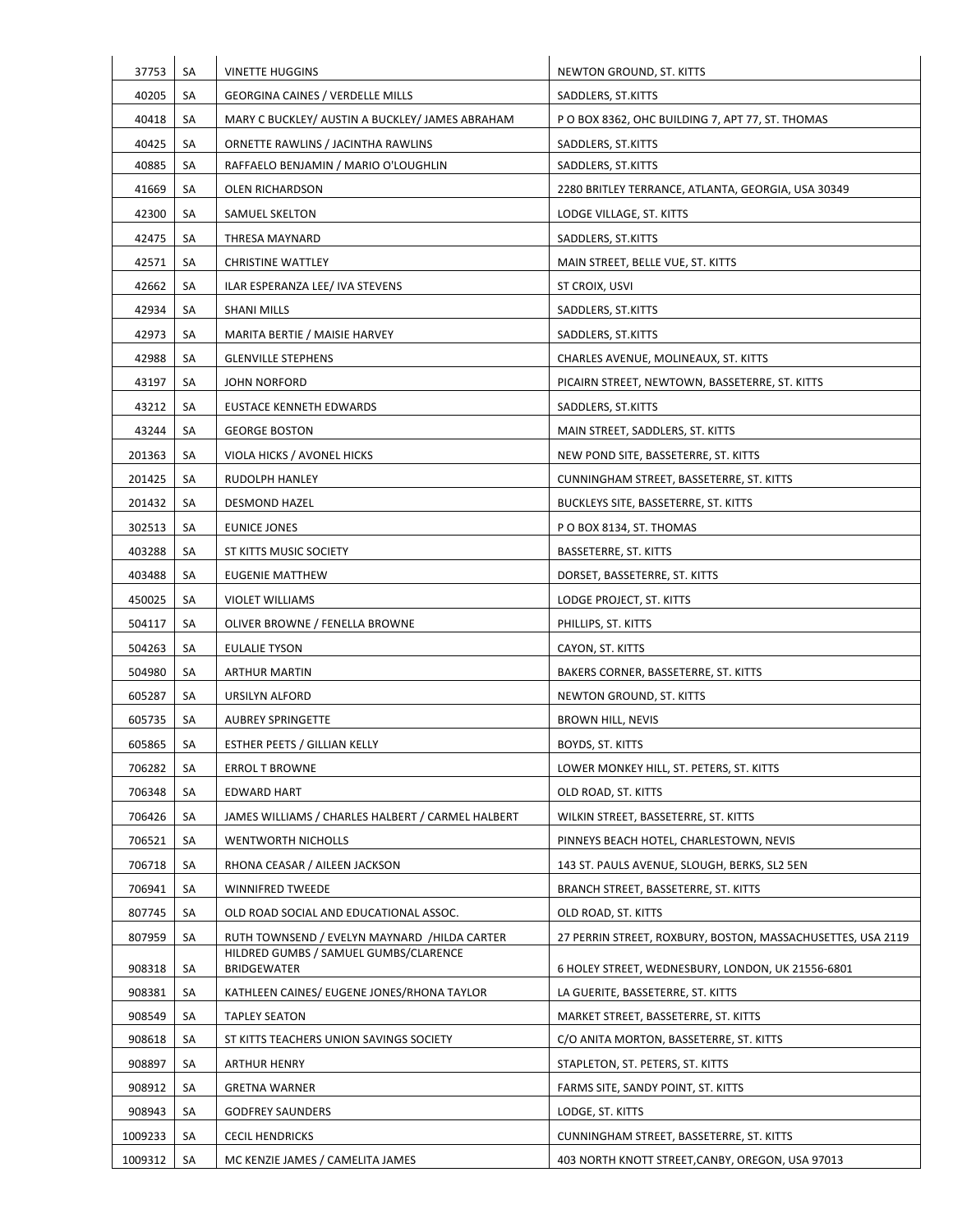| SA<br>RAPLHFORD MERCHANT / MILDRED BRADSHAW<br>P O BOX 262, 87 CENTRAL STREET, BASSETERRE, ST. KITTS<br>SA<br>ST KITTS BOYS BRIGADE COUNCIL<br>P O BOX 540, METHODIST CHURCH ANNEX, BASSETERRE, ST. KITTS<br>SA<br><b>CURTIS MATHES CHILDREN'S HOME FUND</b><br>P O BOX 94, BASSETERRE, ST. KITTS<br>SA<br>ANTHONY RICHARDSON/ JANELLE TRIVIA RICHARDSON<br>870 LUCAS CREEK ROAD #4, NEWPORT NEWS, VIRGINIA, USA 23608<br>SA<br>CARMEN SWEENEY/ ANNETTE RAWLINS<br>MONKEY HILL, ST. PETERS, ST. KITTS<br>SA<br>VINCENT HICKS / VIVIAN HICKS / CLEMENT HICKS<br>COLLEGE STREET, BASSETERRE, ST. KITTS<br>SA<br><b>IAN MERCHANT</b><br>#40 POND ROAD, BASSETERRE, ST. KITTS<br>SA<br><b>IDETHA OTTLEY / PEARLITA ROGERS</b><br>BUCKLEYS SITE, BASSETERRE, ST. KITTS<br>143 8TH STREET, APARTMENT 104, ETOBICOKE, ONTARIO, CANADA<br>SA<br>SHEILA HUGHES<br><b>M8W 3C8</b><br>CAMPS ESTATE, BASSETERRE, ST. KITTS<br>SA<br>CLEMENT WILLIAMS / CURT WILLIAMS<br>SA<br><b>HENRIETTA BROWNE</b><br>ST PAULS, ST. KITTS<br>CARMEN CRANSTOUN / ELLIS CRANSTON<br>SA<br>TRAFALGAR VILLAGE, BASSETERRE, ST. KITTS<br>C/O P O BOX 175, BASSETERRE, ST. KITTS<br>SA<br>ST KITTS SCOUT ASSOCIATION<br>SA<br>ROSALIE WALTERS<br>14 NEW POND SITE, BASSETERRE, ST. KITTS<br>SA<br><b>HAYNES SMITH CRICKET CLUB</b><br>HAYNES SMITH VILLAGE, BASSETERRE, ST. KITTS<br><b>HUBERT BROWNE</b><br>4240-8A HUTCHINSON, RIVER PARKWAY E, BRONX, USA 10475<br>SA<br>SA<br>MICHAEL R LIBURD<br>MANJACK, MONTSERRAT<br>SA<br><b>GERMAINE M NISBETT</b><br>TAYLOR'S RANGE HOUSING PROJECT, BASSETERRE, ST. KITTS<br>SA<br>WINIFRED TWEED<br>BRANCH STREET, BASSETERRE, ST. KITTS<br>SA<br>LEAYON MATTHEW / HILMA FRANCIS<br>WELLINGTON ROAD, BASSETERRE, ST. KITTS<br>SA<br>STAPLETON, ST. PETERS, ST. KITTS<br>JAMES HENRY / ETHLYN JOSEPH<br>SA<br>JACQUELINE SAUNDERS<br>#73 MOLYNEAUX EXTENSION, ST. KITTS<br>SA<br>ARTHUR MC LEAN / MABEL MC LEAN<br>JOHN ENGLAND VILLAGE, ST. PETERS, ST. KITTS<br>SA<br><b>EARL JEFFERS</b><br>C/O POLICE HEADQUARTERS, BASSETERRE, ST. KITTS<br>SA<br>JOEL GREAVES / RUDOLPH GREAVES<br>PRICKLEY PEAR ALLEY (LOWER), BASSETERRE, ST. KITTS<br>SA<br>TREVOR MARTIN / SYLVIA MARTIN<br>MONKEY HILL (UPPER), ST. PETERS, ST. KITTS<br>SA<br><b>FITZROY JONES</b><br>NEW POND SITE, P O BOX 1073, BASSETERRE, ST. KITTS<br>SA<br><b>SHARON DANILE</b><br>4 HIBISCUS PLACE, GREENLANDS, BASSETERRE, ST. KITTS<br>SA<br><b>ANTHONY MONDESIRE</b><br>SPOONERS, CAYON, ST. KITTS<br>SA<br>MERVIN SAGE<br>SHAW AVENUE, BASSETERRE, ST. KITTS<br>LORNA HANLEY / DAVID HANLEY<br>PONDS PASTURE, BIRD ROCK, BASSETERRE, ST. KITTS<br>SA<br>SA<br>WALSWORTH CHAPMAN<br>ESTATE THOMAS, ST. THOMAS, USVI<br>SA<br>YVETTE LEWIS<br>CAYON, ST. KITTS<br>SA<br>STAPLETON ACTOR TROUPE<br>C/O MICHAEL CHAPMAN, ST. PETERS, ST. KITTS<br>SA<br><b>ALTHEA BROOKES</b><br>ST PETERS, ST. KITTS<br>SA<br>SHIRMEL MORRIS<br>THIBOU AVENUE, BASSETERRE, ST. KITTS<br>LAVERN LOUARD / WINSTON MORRIS<br>STONE HAVEN, MOLYNEAUX, ST. KITTS<br>SA<br>SA<br>LEROY LIBURD / ALBERTLINE LIBURD<br>HERBERT STREET, NEWTOWN, BASSETERRE, ST. KITTS<br>SA<br><b>BRENDA QUEELEY</b><br>SEBASTIAN STREET, BASSETERRE, ST. KITTS<br>SA<br><b>VICTOR WARNER</b><br>P O BOX 641, WREN STREET, BIRD ROCK, ST. KITTS<br>SA<br>PEARLINE FREEMAN<br>COLLEGE STREET, BASSETERRE, ST. KITTS<br>SA<br>HILDA RICHARDS<br>LODGE, ST. KITTS<br>SA<br>ORETHA HANLEY<br>SHADWELL, BASSETERRE, ST. KITTS<br>SA<br>YVONNE PARRIS<br>#20 DURANT AVENUE (UPPER), BASSETERRE, ST. KITTS | 1009604 | SA | ALFRED LAM | P.O. BOX 21, BASSETERRE, ST. KITTS |
|-----------------------------------------------------------------------------------------------------------------------------------------------------------------------------------------------------------------------------------------------------------------------------------------------------------------------------------------------------------------------------------------------------------------------------------------------------------------------------------------------------------------------------------------------------------------------------------------------------------------------------------------------------------------------------------------------------------------------------------------------------------------------------------------------------------------------------------------------------------------------------------------------------------------------------------------------------------------------------------------------------------------------------------------------------------------------------------------------------------------------------------------------------------------------------------------------------------------------------------------------------------------------------------------------------------------------------------------------------------------------------------------------------------------------------------------------------------------------------------------------------------------------------------------------------------------------------------------------------------------------------------------------------------------------------------------------------------------------------------------------------------------------------------------------------------------------------------------------------------------------------------------------------------------------------------------------------------------------------------------------------------------------------------------------------------------------------------------------------------------------------------------------------------------------------------------------------------------------------------------------------------------------------------------------------------------------------------------------------------------------------------------------------------------------------------------------------------------------------------------------------------------------------------------------------------------------------------------------------------------------------------------------------------------------------------------------------------------------------------------------------------------------------------------------------------------------------------------------------------------------------------------------------------------------------------------------------------------------------------------------------------------------------------------------------------------------------------------------------------------------------------------------------------------------------------------------------------------------------------------------------------------------------------------------------------------------------------------------------------------------------------------------------------------------------------------------------------------------------------------------------------------------------------------------|---------|----|------------|------------------------------------|
|                                                                                                                                                                                                                                                                                                                                                                                                                                                                                                                                                                                                                                                                                                                                                                                                                                                                                                                                                                                                                                                                                                                                                                                                                                                                                                                                                                                                                                                                                                                                                                                                                                                                                                                                                                                                                                                                                                                                                                                                                                                                                                                                                                                                                                                                                                                                                                                                                                                                                                                                                                                                                                                                                                                                                                                                                                                                                                                                                                                                                                                                                                                                                                                                                                                                                                                                                                                                                                                                                                                                               | 1110159 |    |            |                                    |
|                                                                                                                                                                                                                                                                                                                                                                                                                                                                                                                                                                                                                                                                                                                                                                                                                                                                                                                                                                                                                                                                                                                                                                                                                                                                                                                                                                                                                                                                                                                                                                                                                                                                                                                                                                                                                                                                                                                                                                                                                                                                                                                                                                                                                                                                                                                                                                                                                                                                                                                                                                                                                                                                                                                                                                                                                                                                                                                                                                                                                                                                                                                                                                                                                                                                                                                                                                                                                                                                                                                                               | 1211169 |    |            |                                    |
|                                                                                                                                                                                                                                                                                                                                                                                                                                                                                                                                                                                                                                                                                                                                                                                                                                                                                                                                                                                                                                                                                                                                                                                                                                                                                                                                                                                                                                                                                                                                                                                                                                                                                                                                                                                                                                                                                                                                                                                                                                                                                                                                                                                                                                                                                                                                                                                                                                                                                                                                                                                                                                                                                                                                                                                                                                                                                                                                                                                                                                                                                                                                                                                                                                                                                                                                                                                                                                                                                                                                               | 1211484 |    |            |                                    |
|                                                                                                                                                                                                                                                                                                                                                                                                                                                                                                                                                                                                                                                                                                                                                                                                                                                                                                                                                                                                                                                                                                                                                                                                                                                                                                                                                                                                                                                                                                                                                                                                                                                                                                                                                                                                                                                                                                                                                                                                                                                                                                                                                                                                                                                                                                                                                                                                                                                                                                                                                                                                                                                                                                                                                                                                                                                                                                                                                                                                                                                                                                                                                                                                                                                                                                                                                                                                                                                                                                                                               | 1211575 |    |            |                                    |
|                                                                                                                                                                                                                                                                                                                                                                                                                                                                                                                                                                                                                                                                                                                                                                                                                                                                                                                                                                                                                                                                                                                                                                                                                                                                                                                                                                                                                                                                                                                                                                                                                                                                                                                                                                                                                                                                                                                                                                                                                                                                                                                                                                                                                                                                                                                                                                                                                                                                                                                                                                                                                                                                                                                                                                                                                                                                                                                                                                                                                                                                                                                                                                                                                                                                                                                                                                                                                                                                                                                                               | 1211816 |    |            |                                    |
|                                                                                                                                                                                                                                                                                                                                                                                                                                                                                                                                                                                                                                                                                                                                                                                                                                                                                                                                                                                                                                                                                                                                                                                                                                                                                                                                                                                                                                                                                                                                                                                                                                                                                                                                                                                                                                                                                                                                                                                                                                                                                                                                                                                                                                                                                                                                                                                                                                                                                                                                                                                                                                                                                                                                                                                                                                                                                                                                                                                                                                                                                                                                                                                                                                                                                                                                                                                                                                                                                                                                               | 1312158 |    |            |                                    |
|                                                                                                                                                                                                                                                                                                                                                                                                                                                                                                                                                                                                                                                                                                                                                                                                                                                                                                                                                                                                                                                                                                                                                                                                                                                                                                                                                                                                                                                                                                                                                                                                                                                                                                                                                                                                                                                                                                                                                                                                                                                                                                                                                                                                                                                                                                                                                                                                                                                                                                                                                                                                                                                                                                                                                                                                                                                                                                                                                                                                                                                                                                                                                                                                                                                                                                                                                                                                                                                                                                                                               | 1312251 |    |            |                                    |
|                                                                                                                                                                                                                                                                                                                                                                                                                                                                                                                                                                                                                                                                                                                                                                                                                                                                                                                                                                                                                                                                                                                                                                                                                                                                                                                                                                                                                                                                                                                                                                                                                                                                                                                                                                                                                                                                                                                                                                                                                                                                                                                                                                                                                                                                                                                                                                                                                                                                                                                                                                                                                                                                                                                                                                                                                                                                                                                                                                                                                                                                                                                                                                                                                                                                                                                                                                                                                                                                                                                                               | 1312679 |    |            |                                    |
|                                                                                                                                                                                                                                                                                                                                                                                                                                                                                                                                                                                                                                                                                                                                                                                                                                                                                                                                                                                                                                                                                                                                                                                                                                                                                                                                                                                                                                                                                                                                                                                                                                                                                                                                                                                                                                                                                                                                                                                                                                                                                                                                                                                                                                                                                                                                                                                                                                                                                                                                                                                                                                                                                                                                                                                                                                                                                                                                                                                                                                                                                                                                                                                                                                                                                                                                                                                                                                                                                                                                               | 1413146 |    |            |                                    |
|                                                                                                                                                                                                                                                                                                                                                                                                                                                                                                                                                                                                                                                                                                                                                                                                                                                                                                                                                                                                                                                                                                                                                                                                                                                                                                                                                                                                                                                                                                                                                                                                                                                                                                                                                                                                                                                                                                                                                                                                                                                                                                                                                                                                                                                                                                                                                                                                                                                                                                                                                                                                                                                                                                                                                                                                                                                                                                                                                                                                                                                                                                                                                                                                                                                                                                                                                                                                                                                                                                                                               | 1413405 |    |            |                                    |
|                                                                                                                                                                                                                                                                                                                                                                                                                                                                                                                                                                                                                                                                                                                                                                                                                                                                                                                                                                                                                                                                                                                                                                                                                                                                                                                                                                                                                                                                                                                                                                                                                                                                                                                                                                                                                                                                                                                                                                                                                                                                                                                                                                                                                                                                                                                                                                                                                                                                                                                                                                                                                                                                                                                                                                                                                                                                                                                                                                                                                                                                                                                                                                                                                                                                                                                                                                                                                                                                                                                                               | 1413943 |    |            |                                    |
|                                                                                                                                                                                                                                                                                                                                                                                                                                                                                                                                                                                                                                                                                                                                                                                                                                                                                                                                                                                                                                                                                                                                                                                                                                                                                                                                                                                                                                                                                                                                                                                                                                                                                                                                                                                                                                                                                                                                                                                                                                                                                                                                                                                                                                                                                                                                                                                                                                                                                                                                                                                                                                                                                                                                                                                                                                                                                                                                                                                                                                                                                                                                                                                                                                                                                                                                                                                                                                                                                                                                               | 1413963 |    |            |                                    |
|                                                                                                                                                                                                                                                                                                                                                                                                                                                                                                                                                                                                                                                                                                                                                                                                                                                                                                                                                                                                                                                                                                                                                                                                                                                                                                                                                                                                                                                                                                                                                                                                                                                                                                                                                                                                                                                                                                                                                                                                                                                                                                                                                                                                                                                                                                                                                                                                                                                                                                                                                                                                                                                                                                                                                                                                                                                                                                                                                                                                                                                                                                                                                                                                                                                                                                                                                                                                                                                                                                                                               | 1514031 |    |            |                                    |
|                                                                                                                                                                                                                                                                                                                                                                                                                                                                                                                                                                                                                                                                                                                                                                                                                                                                                                                                                                                                                                                                                                                                                                                                                                                                                                                                                                                                                                                                                                                                                                                                                                                                                                                                                                                                                                                                                                                                                                                                                                                                                                                                                                                                                                                                                                                                                                                                                                                                                                                                                                                                                                                                                                                                                                                                                                                                                                                                                                                                                                                                                                                                                                                                                                                                                                                                                                                                                                                                                                                                               | 1514221 |    |            |                                    |
|                                                                                                                                                                                                                                                                                                                                                                                                                                                                                                                                                                                                                                                                                                                                                                                                                                                                                                                                                                                                                                                                                                                                                                                                                                                                                                                                                                                                                                                                                                                                                                                                                                                                                                                                                                                                                                                                                                                                                                                                                                                                                                                                                                                                                                                                                                                                                                                                                                                                                                                                                                                                                                                                                                                                                                                                                                                                                                                                                                                                                                                                                                                                                                                                                                                                                                                                                                                                                                                                                                                                               | 1514759 |    |            |                                    |
|                                                                                                                                                                                                                                                                                                                                                                                                                                                                                                                                                                                                                                                                                                                                                                                                                                                                                                                                                                                                                                                                                                                                                                                                                                                                                                                                                                                                                                                                                                                                                                                                                                                                                                                                                                                                                                                                                                                                                                                                                                                                                                                                                                                                                                                                                                                                                                                                                                                                                                                                                                                                                                                                                                                                                                                                                                                                                                                                                                                                                                                                                                                                                                                                                                                                                                                                                                                                                                                                                                                                               | 1514956 |    |            |                                    |
|                                                                                                                                                                                                                                                                                                                                                                                                                                                                                                                                                                                                                                                                                                                                                                                                                                                                                                                                                                                                                                                                                                                                                                                                                                                                                                                                                                                                                                                                                                                                                                                                                                                                                                                                                                                                                                                                                                                                                                                                                                                                                                                                                                                                                                                                                                                                                                                                                                                                                                                                                                                                                                                                                                                                                                                                                                                                                                                                                                                                                                                                                                                                                                                                                                                                                                                                                                                                                                                                                                                                               | 1615074 |    |            |                                    |
|                                                                                                                                                                                                                                                                                                                                                                                                                                                                                                                                                                                                                                                                                                                                                                                                                                                                                                                                                                                                                                                                                                                                                                                                                                                                                                                                                                                                                                                                                                                                                                                                                                                                                                                                                                                                                                                                                                                                                                                                                                                                                                                                                                                                                                                                                                                                                                                                                                                                                                                                                                                                                                                                                                                                                                                                                                                                                                                                                                                                                                                                                                                                                                                                                                                                                                                                                                                                                                                                                                                                               | 1615277 |    |            |                                    |
|                                                                                                                                                                                                                                                                                                                                                                                                                                                                                                                                                                                                                                                                                                                                                                                                                                                                                                                                                                                                                                                                                                                                                                                                                                                                                                                                                                                                                                                                                                                                                                                                                                                                                                                                                                                                                                                                                                                                                                                                                                                                                                                                                                                                                                                                                                                                                                                                                                                                                                                                                                                                                                                                                                                                                                                                                                                                                                                                                                                                                                                                                                                                                                                                                                                                                                                                                                                                                                                                                                                                               | 1615526 |    |            |                                    |
|                                                                                                                                                                                                                                                                                                                                                                                                                                                                                                                                                                                                                                                                                                                                                                                                                                                                                                                                                                                                                                                                                                                                                                                                                                                                                                                                                                                                                                                                                                                                                                                                                                                                                                                                                                                                                                                                                                                                                                                                                                                                                                                                                                                                                                                                                                                                                                                                                                                                                                                                                                                                                                                                                                                                                                                                                                                                                                                                                                                                                                                                                                                                                                                                                                                                                                                                                                                                                                                                                                                                               | 1615648 |    |            |                                    |
|                                                                                                                                                                                                                                                                                                                                                                                                                                                                                                                                                                                                                                                                                                                                                                                                                                                                                                                                                                                                                                                                                                                                                                                                                                                                                                                                                                                                                                                                                                                                                                                                                                                                                                                                                                                                                                                                                                                                                                                                                                                                                                                                                                                                                                                                                                                                                                                                                                                                                                                                                                                                                                                                                                                                                                                                                                                                                                                                                                                                                                                                                                                                                                                                                                                                                                                                                                                                                                                                                                                                               | 1615903 |    |            |                                    |
|                                                                                                                                                                                                                                                                                                                                                                                                                                                                                                                                                                                                                                                                                                                                                                                                                                                                                                                                                                                                                                                                                                                                                                                                                                                                                                                                                                                                                                                                                                                                                                                                                                                                                                                                                                                                                                                                                                                                                                                                                                                                                                                                                                                                                                                                                                                                                                                                                                                                                                                                                                                                                                                                                                                                                                                                                                                                                                                                                                                                                                                                                                                                                                                                                                                                                                                                                                                                                                                                                                                                               | 1615933 |    |            |                                    |
|                                                                                                                                                                                                                                                                                                                                                                                                                                                                                                                                                                                                                                                                                                                                                                                                                                                                                                                                                                                                                                                                                                                                                                                                                                                                                                                                                                                                                                                                                                                                                                                                                                                                                                                                                                                                                                                                                                                                                                                                                                                                                                                                                                                                                                                                                                                                                                                                                                                                                                                                                                                                                                                                                                                                                                                                                                                                                                                                                                                                                                                                                                                                                                                                                                                                                                                                                                                                                                                                                                                                               | 1716124 |    |            |                                    |
|                                                                                                                                                                                                                                                                                                                                                                                                                                                                                                                                                                                                                                                                                                                                                                                                                                                                                                                                                                                                                                                                                                                                                                                                                                                                                                                                                                                                                                                                                                                                                                                                                                                                                                                                                                                                                                                                                                                                                                                                                                                                                                                                                                                                                                                                                                                                                                                                                                                                                                                                                                                                                                                                                                                                                                                                                                                                                                                                                                                                                                                                                                                                                                                                                                                                                                                                                                                                                                                                                                                                               | 1716195 |    |            |                                    |
|                                                                                                                                                                                                                                                                                                                                                                                                                                                                                                                                                                                                                                                                                                                                                                                                                                                                                                                                                                                                                                                                                                                                                                                                                                                                                                                                                                                                                                                                                                                                                                                                                                                                                                                                                                                                                                                                                                                                                                                                                                                                                                                                                                                                                                                                                                                                                                                                                                                                                                                                                                                                                                                                                                                                                                                                                                                                                                                                                                                                                                                                                                                                                                                                                                                                                                                                                                                                                                                                                                                                               | 1716267 |    |            |                                    |
|                                                                                                                                                                                                                                                                                                                                                                                                                                                                                                                                                                                                                                                                                                                                                                                                                                                                                                                                                                                                                                                                                                                                                                                                                                                                                                                                                                                                                                                                                                                                                                                                                                                                                                                                                                                                                                                                                                                                                                                                                                                                                                                                                                                                                                                                                                                                                                                                                                                                                                                                                                                                                                                                                                                                                                                                                                                                                                                                                                                                                                                                                                                                                                                                                                                                                                                                                                                                                                                                                                                                               | 1716477 |    |            |                                    |
|                                                                                                                                                                                                                                                                                                                                                                                                                                                                                                                                                                                                                                                                                                                                                                                                                                                                                                                                                                                                                                                                                                                                                                                                                                                                                                                                                                                                                                                                                                                                                                                                                                                                                                                                                                                                                                                                                                                                                                                                                                                                                                                                                                                                                                                                                                                                                                                                                                                                                                                                                                                                                                                                                                                                                                                                                                                                                                                                                                                                                                                                                                                                                                                                                                                                                                                                                                                                                                                                                                                                               | 1716853 |    |            |                                    |
|                                                                                                                                                                                                                                                                                                                                                                                                                                                                                                                                                                                                                                                                                                                                                                                                                                                                                                                                                                                                                                                                                                                                                                                                                                                                                                                                                                                                                                                                                                                                                                                                                                                                                                                                                                                                                                                                                                                                                                                                                                                                                                                                                                                                                                                                                                                                                                                                                                                                                                                                                                                                                                                                                                                                                                                                                                                                                                                                                                                                                                                                                                                                                                                                                                                                                                                                                                                                                                                                                                                                               | 1716889 |    |            |                                    |
|                                                                                                                                                                                                                                                                                                                                                                                                                                                                                                                                                                                                                                                                                                                                                                                                                                                                                                                                                                                                                                                                                                                                                                                                                                                                                                                                                                                                                                                                                                                                                                                                                                                                                                                                                                                                                                                                                                                                                                                                                                                                                                                                                                                                                                                                                                                                                                                                                                                                                                                                                                                                                                                                                                                                                                                                                                                                                                                                                                                                                                                                                                                                                                                                                                                                                                                                                                                                                                                                                                                                               | 1716989 |    |            |                                    |
|                                                                                                                                                                                                                                                                                                                                                                                                                                                                                                                                                                                                                                                                                                                                                                                                                                                                                                                                                                                                                                                                                                                                                                                                                                                                                                                                                                                                                                                                                                                                                                                                                                                                                                                                                                                                                                                                                                                                                                                                                                                                                                                                                                                                                                                                                                                                                                                                                                                                                                                                                                                                                                                                                                                                                                                                                                                                                                                                                                                                                                                                                                                                                                                                                                                                                                                                                                                                                                                                                                                                               | 1817013 |    |            |                                    |
|                                                                                                                                                                                                                                                                                                                                                                                                                                                                                                                                                                                                                                                                                                                                                                                                                                                                                                                                                                                                                                                                                                                                                                                                                                                                                                                                                                                                                                                                                                                                                                                                                                                                                                                                                                                                                                                                                                                                                                                                                                                                                                                                                                                                                                                                                                                                                                                                                                                                                                                                                                                                                                                                                                                                                                                                                                                                                                                                                                                                                                                                                                                                                                                                                                                                                                                                                                                                                                                                                                                                               | 1817056 |    |            |                                    |
|                                                                                                                                                                                                                                                                                                                                                                                                                                                                                                                                                                                                                                                                                                                                                                                                                                                                                                                                                                                                                                                                                                                                                                                                                                                                                                                                                                                                                                                                                                                                                                                                                                                                                                                                                                                                                                                                                                                                                                                                                                                                                                                                                                                                                                                                                                                                                                                                                                                                                                                                                                                                                                                                                                                                                                                                                                                                                                                                                                                                                                                                                                                                                                                                                                                                                                                                                                                                                                                                                                                                               | 1817089 |    |            |                                    |
|                                                                                                                                                                                                                                                                                                                                                                                                                                                                                                                                                                                                                                                                                                                                                                                                                                                                                                                                                                                                                                                                                                                                                                                                                                                                                                                                                                                                                                                                                                                                                                                                                                                                                                                                                                                                                                                                                                                                                                                                                                                                                                                                                                                                                                                                                                                                                                                                                                                                                                                                                                                                                                                                                                                                                                                                                                                                                                                                                                                                                                                                                                                                                                                                                                                                                                                                                                                                                                                                                                                                               | 1817114 |    |            |                                    |
|                                                                                                                                                                                                                                                                                                                                                                                                                                                                                                                                                                                                                                                                                                                                                                                                                                                                                                                                                                                                                                                                                                                                                                                                                                                                                                                                                                                                                                                                                                                                                                                                                                                                                                                                                                                                                                                                                                                                                                                                                                                                                                                                                                                                                                                                                                                                                                                                                                                                                                                                                                                                                                                                                                                                                                                                                                                                                                                                                                                                                                                                                                                                                                                                                                                                                                                                                                                                                                                                                                                                               | 1817212 |    |            |                                    |
|                                                                                                                                                                                                                                                                                                                                                                                                                                                                                                                                                                                                                                                                                                                                                                                                                                                                                                                                                                                                                                                                                                                                                                                                                                                                                                                                                                                                                                                                                                                                                                                                                                                                                                                                                                                                                                                                                                                                                                                                                                                                                                                                                                                                                                                                                                                                                                                                                                                                                                                                                                                                                                                                                                                                                                                                                                                                                                                                                                                                                                                                                                                                                                                                                                                                                                                                                                                                                                                                                                                                               | 1817708 |    |            |                                    |
|                                                                                                                                                                                                                                                                                                                                                                                                                                                                                                                                                                                                                                                                                                                                                                                                                                                                                                                                                                                                                                                                                                                                                                                                                                                                                                                                                                                                                                                                                                                                                                                                                                                                                                                                                                                                                                                                                                                                                                                                                                                                                                                                                                                                                                                                                                                                                                                                                                                                                                                                                                                                                                                                                                                                                                                                                                                                                                                                                                                                                                                                                                                                                                                                                                                                                                                                                                                                                                                                                                                                               | 1817710 |    |            |                                    |
|                                                                                                                                                                                                                                                                                                                                                                                                                                                                                                                                                                                                                                                                                                                                                                                                                                                                                                                                                                                                                                                                                                                                                                                                                                                                                                                                                                                                                                                                                                                                                                                                                                                                                                                                                                                                                                                                                                                                                                                                                                                                                                                                                                                                                                                                                                                                                                                                                                                                                                                                                                                                                                                                                                                                                                                                                                                                                                                                                                                                                                                                                                                                                                                                                                                                                                                                                                                                                                                                                                                                               | 1918179 |    |            |                                    |
|                                                                                                                                                                                                                                                                                                                                                                                                                                                                                                                                                                                                                                                                                                                                                                                                                                                                                                                                                                                                                                                                                                                                                                                                                                                                                                                                                                                                                                                                                                                                                                                                                                                                                                                                                                                                                                                                                                                                                                                                                                                                                                                                                                                                                                                                                                                                                                                                                                                                                                                                                                                                                                                                                                                                                                                                                                                                                                                                                                                                                                                                                                                                                                                                                                                                                                                                                                                                                                                                                                                                               | 1918470 |    |            |                                    |
|                                                                                                                                                                                                                                                                                                                                                                                                                                                                                                                                                                                                                                                                                                                                                                                                                                                                                                                                                                                                                                                                                                                                                                                                                                                                                                                                                                                                                                                                                                                                                                                                                                                                                                                                                                                                                                                                                                                                                                                                                                                                                                                                                                                                                                                                                                                                                                                                                                                                                                                                                                                                                                                                                                                                                                                                                                                                                                                                                                                                                                                                                                                                                                                                                                                                                                                                                                                                                                                                                                                                               | 1918609 |    |            |                                    |
|                                                                                                                                                                                                                                                                                                                                                                                                                                                                                                                                                                                                                                                                                                                                                                                                                                                                                                                                                                                                                                                                                                                                                                                                                                                                                                                                                                                                                                                                                                                                                                                                                                                                                                                                                                                                                                                                                                                                                                                                                                                                                                                                                                                                                                                                                                                                                                                                                                                                                                                                                                                                                                                                                                                                                                                                                                                                                                                                                                                                                                                                                                                                                                                                                                                                                                                                                                                                                                                                                                                                               | 1918859 |    |            |                                    |
|                                                                                                                                                                                                                                                                                                                                                                                                                                                                                                                                                                                                                                                                                                                                                                                                                                                                                                                                                                                                                                                                                                                                                                                                                                                                                                                                                                                                                                                                                                                                                                                                                                                                                                                                                                                                                                                                                                                                                                                                                                                                                                                                                                                                                                                                                                                                                                                                                                                                                                                                                                                                                                                                                                                                                                                                                                                                                                                                                                                                                                                                                                                                                                                                                                                                                                                                                                                                                                                                                                                                               | 1918899 |    |            |                                    |
|                                                                                                                                                                                                                                                                                                                                                                                                                                                                                                                                                                                                                                                                                                                                                                                                                                                                                                                                                                                                                                                                                                                                                                                                                                                                                                                                                                                                                                                                                                                                                                                                                                                                                                                                                                                                                                                                                                                                                                                                                                                                                                                                                                                                                                                                                                                                                                                                                                                                                                                                                                                                                                                                                                                                                                                                                                                                                                                                                                                                                                                                                                                                                                                                                                                                                                                                                                                                                                                                                                                                               | 1918908 |    |            |                                    |
|                                                                                                                                                                                                                                                                                                                                                                                                                                                                                                                                                                                                                                                                                                                                                                                                                                                                                                                                                                                                                                                                                                                                                                                                                                                                                                                                                                                                                                                                                                                                                                                                                                                                                                                                                                                                                                                                                                                                                                                                                                                                                                                                                                                                                                                                                                                                                                                                                                                                                                                                                                                                                                                                                                                                                                                                                                                                                                                                                                                                                                                                                                                                                                                                                                                                                                                                                                                                                                                                                                                                               | 1918929 |    |            |                                    |
|                                                                                                                                                                                                                                                                                                                                                                                                                                                                                                                                                                                                                                                                                                                                                                                                                                                                                                                                                                                                                                                                                                                                                                                                                                                                                                                                                                                                                                                                                                                                                                                                                                                                                                                                                                                                                                                                                                                                                                                                                                                                                                                                                                                                                                                                                                                                                                                                                                                                                                                                                                                                                                                                                                                                                                                                                                                                                                                                                                                                                                                                                                                                                                                                                                                                                                                                                                                                                                                                                                                                               | 2019010 |    |            |                                    |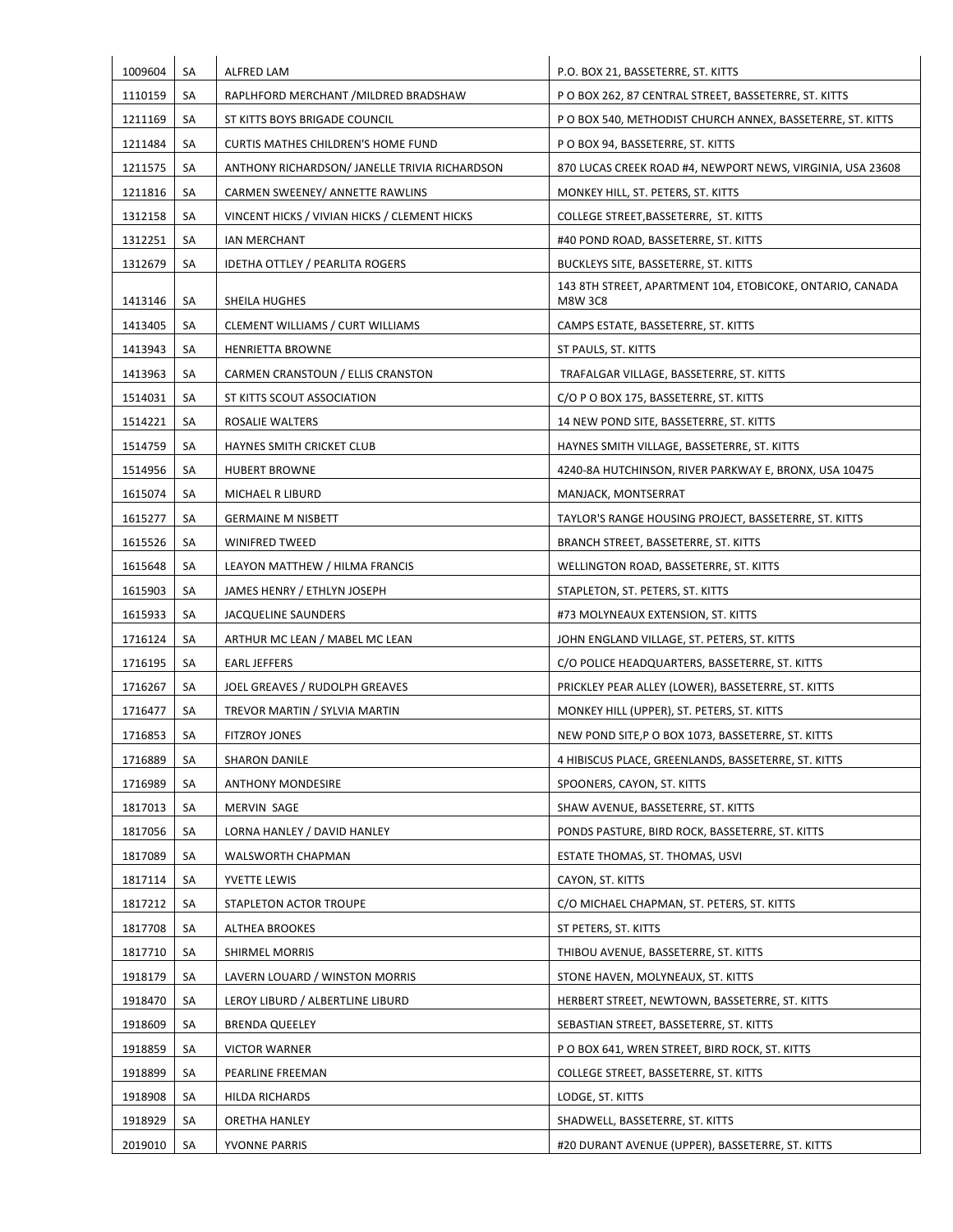| 2019031 | SA | <b>CAROLINE KELLY</b>                            | BOYDS, ST. KITTS                                             |
|---------|----|--------------------------------------------------|--------------------------------------------------------------|
| 2019152 | SA | NATHAN LIBURD / NELLIE LIBURD                    | TRAFALGAR VILLAGE, BASSETERRE, ST. KITTS                     |
| 2019439 | SA | <b>AVIS CONNOR</b>                               | PRICKLEY PEAR ALLEY, BASSETERRE, ST. KITTS                   |
| 2019458 | SA | MARRIE WALTERS / CAROL WALTERS                   | #156 PONDS EXTENSION, BASSETERRE, ST. KITTS                  |
| 2019502 | SA | YVETTE WEBSTER                                   | MARKET STREET (UPPER), BASSETERRE, ST. KITTS                 |
| 2019557 | SA | <b>GEORGE CLARKE</b>                             | SOHO, BASSETERRE, ST.KITTS                                   |
| 2019649 | SA | <b>ELI WILSON</b>                                | OTTLEYS, ST. KITTS                                           |
| 2019705 | SA | MARSHA ELCOCK / CAMELITA ELCOCK                  | SUNCREST, BASSETERRE, ST. KITTS                              |
| 2019778 | SA | JACQUELINE HANLEY / CARMEN HANLEY                | ST JOHNSTON VILLAGE, BASSETERRE, ST. KITTS                   |
| 2019840 | SA | ALBURN ISAAC / SHIRLEY ISAAC                     | MANSION, ST. KITTS                                           |
| 2019989 | SA | <b>JAMES BEDFORD</b>                             | #125 DALSTON LANE, HACKNEY, LONDON, UK E8 1AL                |
| 2120003 | SA | <b>JAMES DEMMING</b>                             | MAYNARD STREET, PONDS PASTURE, BASSETERRE, ST. KITTS         |
| 2120028 | SA | ELDECA VERONICA JAMES                            | CARTY'S PASTURE, TABERNACLE, ST. KITTS                       |
| 2120261 | SA | PRINCE FRANCIS / COLLEEN FRANCIS                 | LODGE, ST. KITTS                                             |
| 2120332 | SA | WINSTON RICHARDS / LARKLAND RICHARDS             | C/O CLARITA RICHARDS, FRIGATE BAY, ST. KITTS                 |
| 2120604 | SA | <b>ANTHONY RAWLINS</b>                           | #28 MANCHESTER AVENUE, NEWTOWN, BASSETERRE, ST. KITTS        |
| 2120902 | SA | SECRETARIES PROGRESSIVE MOVEMENT                 | C/O CONNIE OYSTERMAN, ST KITTS TECHNICAL COLLEGE, ST. KITTS  |
| 2120946 | SA | CALVIN MC DONALD                                 | CONAREE, ST. KITTS                                           |
| 2120951 | SA | MC KENZIE JAMES / CAMELITA JAMES                 | 403 NORTH KNOTT STREET, CANBY, OREGON, USA 97013             |
| 2120964 | SA | <b>CONRAD BOYLES</b>                             | CHALLENGERS, ST. KITTS                                       |
| 2221070 | SA | ST PAULS NETBALL CLUB                            | C/O DENZIL DOUGLAS, ST. PAULS, ST. KITTS                     |
| 2221266 | SA | THE FRIENDS OF ST. KITTS PUBLIC LIBRARY          | C/O PUBLIC LIBRARY, CUNNINGHAM STREET, BASSETERRE, ST. KITTS |
| 2221325 | SA | DAVID HENDRICKSON                                | <b>BOYDS PROJECT, ST. KITTS</b>                              |
| 2322128 | SA | <b>COURTLAND CARTER</b>                          | CARDIN AVENUE, BASSETERRE, ST. KITTS                         |
| 2322287 | SA | <b>VENETTA LAWS</b>                              | C/O EUSTACE WARNER & ASSOC., BIRD ROCK, ST. KITTS            |
| 2322642 | SA | <b>ROBERT TAYLOR</b>                             | PHILLIPS', ST. KITTS                                         |
| 2322802 | SA | <b>GLORIA WALTERS / MAURICE DOUGLAS</b>          | DOWNING STREET, SANDY POINT, ST.KITTS                        |
| 2423071 | SA | ELDORA SAMUEL                                    | PONDS PASTURE, BASSETERRE, ST. KITTS                         |
| 2423137 | SA | MAVIS WEEKES / MILLICENT DEPUSOIR                | 1963 NE 172ND STREET, MIAMI, FLORIDA, USA 33162              |
| 2423189 | SA | <b>VERSILL V SADLER / DWAYNE FRANCIS</b>         | NELSON STREET, LOWER MONKEY HILL, ST. PETERS, ST. KITTS      |
| 2423404 | SA | <b>AGNES C ROBERTS</b>                           | 11E 43RD STREET, BROOKLYN, NEW YORK, USA 11203               |
| 2423527 | SA | <b>CUTHBERT WEBBE</b>                            | EAST STREET, BASSETERRE, ST. KITTS                           |
| 2423619 | SA | <b>FRANKLIN ADAMS</b>                            | BIRD ROCK, BASSETERRE, ST. KITTS                             |
| 2423647 | SA | PATRICIA HEYLIGER / JACQUELINE HEYLIGER          | MARKET STREET (UPPER), BASSETERRE, ST. KITTS                 |
| 2423796 | SA | DAVID BROWNE                                     | STAINFORTH STREET, BASSETERRE, ST. KITTS                     |
| 2423843 | SA | ALBERT TROTMAN                                   | UPPER SHAW AVENUE, BASSETERRE, ST. KITTS                     |
| 2423989 | SA | CONLIN ANITA REVAN / MARLENE MORRIS              | 217 MOUNT WILLIAMS, HILL DRIVE, ST. MAARTEN                  |
|         |    | ALPHONSO DEGRASSE/VERNERENE PATRICIA BURGE /     |                                                              |
| 2524026 | SA | KENRICK DAVID/ EVELYN DAVID                      | PRICKLEY PEAR ALLEY, BASSETERRE, ST. KITTS                   |
| 2524041 | SA | <b>LEROY PEETS</b>                               | THOMAS STREET, PONDS PASTURE, BASSETERRE, ST. KITTS          |
| 2524184 | SA | EDNA BUTLER                                      | DORSET, BASSETERRE, ST. KITTS                                |
| 2524214 | SA | <b>BONNIE BASS</b>                               | 173 210, TUTU, ST. THOMAS, USVI, 801                         |
| 2524290 | SA | VALENCIA JEFFERS                                 | #16 FREEMAN'S VILLAGE, BASSETERRE, ST. KITTS                 |
| 2524672 | SA | CURTIS TROTMAN/ MARVEL TROTMAN / NATASHA JEFFERS | EAST STREET, BASSETERRE, ST. KITTS                           |
| 2524739 | SA | <b>IVRIN WALTERS</b>                             | MANCHESTER AVENUE, BASSETERRE, ST. KITTS                     |
| 2524762 | SA | PIERRE G C BOWRIN / GREGORY BOWRIN               | #45 BUCKLEY'S SITE, WIGLEY AVENUE, BASSETERRE, ST. KITTS     |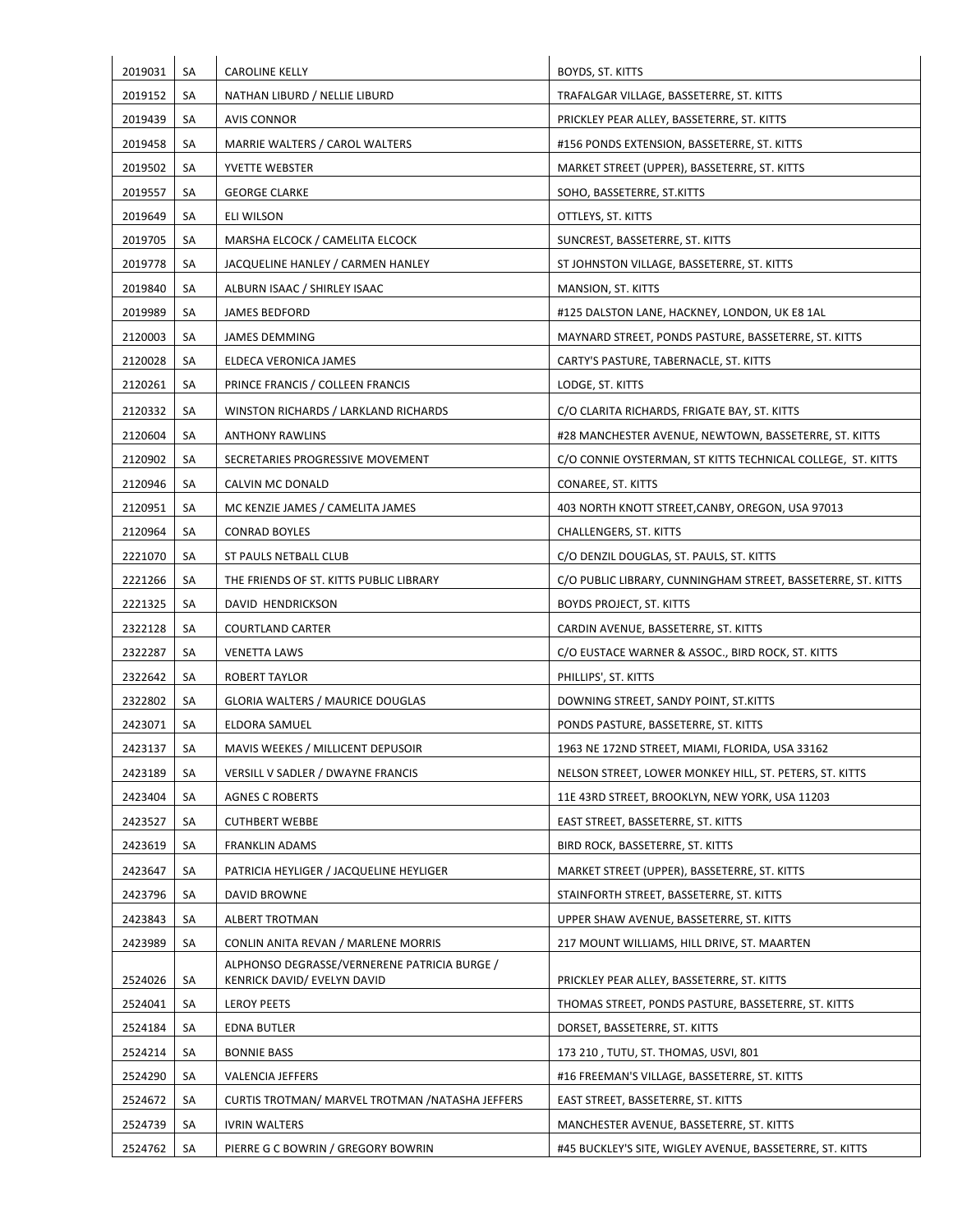| 2524930 | SA | ALICE MURRAY / EUNICE HERBERT                                      | OLD ROAD, ST. KITTS                                        |
|---------|----|--------------------------------------------------------------------|------------------------------------------------------------|
| 2625060 | SA | SANDY WOODLEY                                                      | FORT THOMAS ROAD, BASSETERRE, ST. KITTS                    |
| 2625080 | SA | <b>OLIVET CHORALE</b>                                              | P O BOX 254, MALONE AVENUE, BASSETERRE, ST.KITTS           |
| 2625104 | SA | DONNA CAINES                                                       | WEST PARK RANGE, BASSETERRE, ST. KITTS                     |
| 2625165 | SA | ROSITA AGATHA LIBURD / CLAUDINA LLOYD                              | COLLEGE STREET, BASSETERRE, ST. KITTS                      |
| 2625346 | SA | <b>REGINALD MORTON / RUBY MORTON</b>                               | ST. PETERS, ST. KITTS                                      |
| 2625398 | SA | WELLINGTON DAVIS/ETNEY DAVIS/JOSEPHINE DAVIS/PETER<br><b>DAVIS</b> | CARTY'S PASTURE, TABERNACLE, ST. KITTS                     |
| 2625420 | SA | <b>BRIAN BROWNE</b>                                                | P O BOX 72152, LAS VEGAS, NEVADA, USA 89170-2152           |
| 2625469 | SA | LUCRETIA BROWNE / RUPERTHA BROWNE                                  | MOLYNEAUX, ST. KITTS                                       |
| 2625482 | SA | ST KITTS ASSOCIATION OF HOME ECONOMISTS                            | C/O COLLEGE OF FURTHER EDUCATION, BASSETERRE, ST. KITTS    |
| 2625518 | SA | DIXIE'S HILLTOP BAR C/O CECIL MARDENBOROUGH                        | GROVE VILLAGE, ST. PAULS, ST. KITTS                        |
| 2625525 | SA | EVELYN VEIRA                                                       | SHEAR LANE (UPPER), BASSETERRE, ST. KITTS                  |
| 2625829 | SA | VERNA JOHNSON / MESHA JOHNSON                                      | COLLEGE STREET, BASSETERRE, ST. KITTS                      |
| 2625956 | SA | <b>SELWYN KNIGHT</b>                                               | SHAW AVENUE (UPPER), BASSETERRE, ST. KITTS                 |
| 2625975 | SA | <b>JANET NIAS</b>                                                  | KING STREET, BASSETERRE, ST. KITTS                         |
| 2726064 | SA | <b>GORDON LOGAN</b>                                                | BELMONT ESTATE, ST. KITTS                                  |
| 2726230 | SA | DEBBIE ROBINSON                                                    | 87 WEST CAYON STREET, BASSETERRE, ST. KITTS                |
| 2726476 | SA | <b>ANTONIO JEFFERS</b>                                             | MANCHESTER & WELLINGTON ST, NEWTOWN, BASSETERRE, ST. KITTS |
| 2726500 | SA | <b>GEORGE B SUTTON / MARIE SUTTON</b>                              | MAIN STREET, LOWER CAYON, ST. KITTS                        |
| 2726557 | SA | ALARIC C MORRIS                                                    | NEW POND SITE, BASSETERRE, ST. KITTS                       |
| 2726620 | SA | CONVENT SCHOOL WALL FUND                                           | P O BOX 237, BASSETERRE, ST. KITTS                         |
| 2726652 | SA | <b>KENRICK ARTHURTON</b>                                           | LODGE, ST. KITTS                                           |
| 2726678 | SA | JOHN S NAPIER / A COLIN NAPIER                                     | P O BOX 156, MILLIKEN ESTATE, ST. PETERS, ST. KITTS        |
| 2726704 | SA | CAMELLA DASENT                                                     | 18 PONDS EXTENSION, BASSETERE, ST. KITTS                   |
| 2726895 | SA | JUAN CARLOS WALTERS                                                | THOMPSON STREET, PONDS PASTURE, BASSETERRE, ST. KITTS      |
| 2726978 | SA | ELRONA WILLIAMS                                                    | OTTLEYS, ST. KITTS                                         |
| 2726995 | SA | <b>DEBE LAKE</b>                                                   | NEW POND SITE, BASSETERRE, ST. KITTS                       |
| 2827211 | SA | JENNIFER GREENE / FELIX GREENE                                     | MONKEY HILL, ST. PETERS, ST. KITTS                         |
| 2827275 | SA | SHARON ADAMS/ TRACY WARNER                                         | #10 TEMPLE ALLEY, BASSETERRE, ST. KITTS                    |
|         |    |                                                                    |                                                            |
| 2827336 | SA | EARNESTINE SMITH / EMILETA JORDAN                                  |                                                            |
| 2827449 | SA | KALIL NEWTON / PETRA NEWTON                                        | 193B NEW ROAD HOUSING PROJECT, P O BOX 750, ST. KITTS      |
| 2827533 | SA | LIANDRA EDWARDS / CONNIE EDWARDS / GAIL WILLIAMS                   | MAIN STRTEET, HALF WAY TREE, ST. KITTS                     |
| 2827570 | SA | AUDEL BROWNE                                                       | #4 CROTON PLACE, GREENLANDS, BASSETERRE, ST. KITTS         |
| 2827685 | SA | ROGER WELLS / GAIL WELLS                                           | CAMPS ESTATE, BASSETERRE, ST. KITTS                        |
| 2827725 | SA | NIGEL JEFFERS                                                      | FORTLANDS, BASSETERRE, ST. KITTS                           |
| 2827805 | SA | <b>WINSTON LAWRENCE</b>                                            | MARKET STREET (UPPER), BASSETERRE, ST. KITTS               |
| 2827987 | SA | MULTIPURPOSE WORKSHOP                                              | C/O RUDOLPH BYRON, TAYLOR'S RANGE, BASSETERRE, ST. KITTS   |
| 2928039 | SA | <b>TERRENCE BROWNE</b>                                             | SAND DOWN ROAD, BASSETERRE, ST. KITTS                      |
| 2928554 | SA | ROBERT LIBURD / HILDEANNA LIBURD                                   | HERBERT STREET, NEWTOWN, BASSETERRE, ST. KITTS             |
| 2928605 | SA | FELICIA SYLVESTER                                                  | KENNYLIN HOUSE, NEW STREET, BASSETERRE, ST. KITTS          |
| 2928727 | SA | ELROY AUDAIN / LORENZO AUDAIN                                      | MOLYNEAUX EXTENSION, ST. KITTS                             |
| 2928731 | SA | AARON SUTTON / ROSLYN ARCHIBALD                                    | KEYS, ST. KITTS                                            |
| 2928843 | SA | MICHELLE PEMBERTON / DENZIL CAINES / CLYTIA MANNING                | <b>VERCHILDS, ST. KITTS</b>                                |
| 2928960 | SA | IRIS LAKE / JOSEPH LAKE                                            | BIRD ROCK, BASSETERRE, ST. KITTS                           |
| 2928996 | SA | CARLOS GUMBS / JEANETTE CAINES                                     | JOHN ENGLAND VILLAGE, ST. PETERS, ST. KITTS                |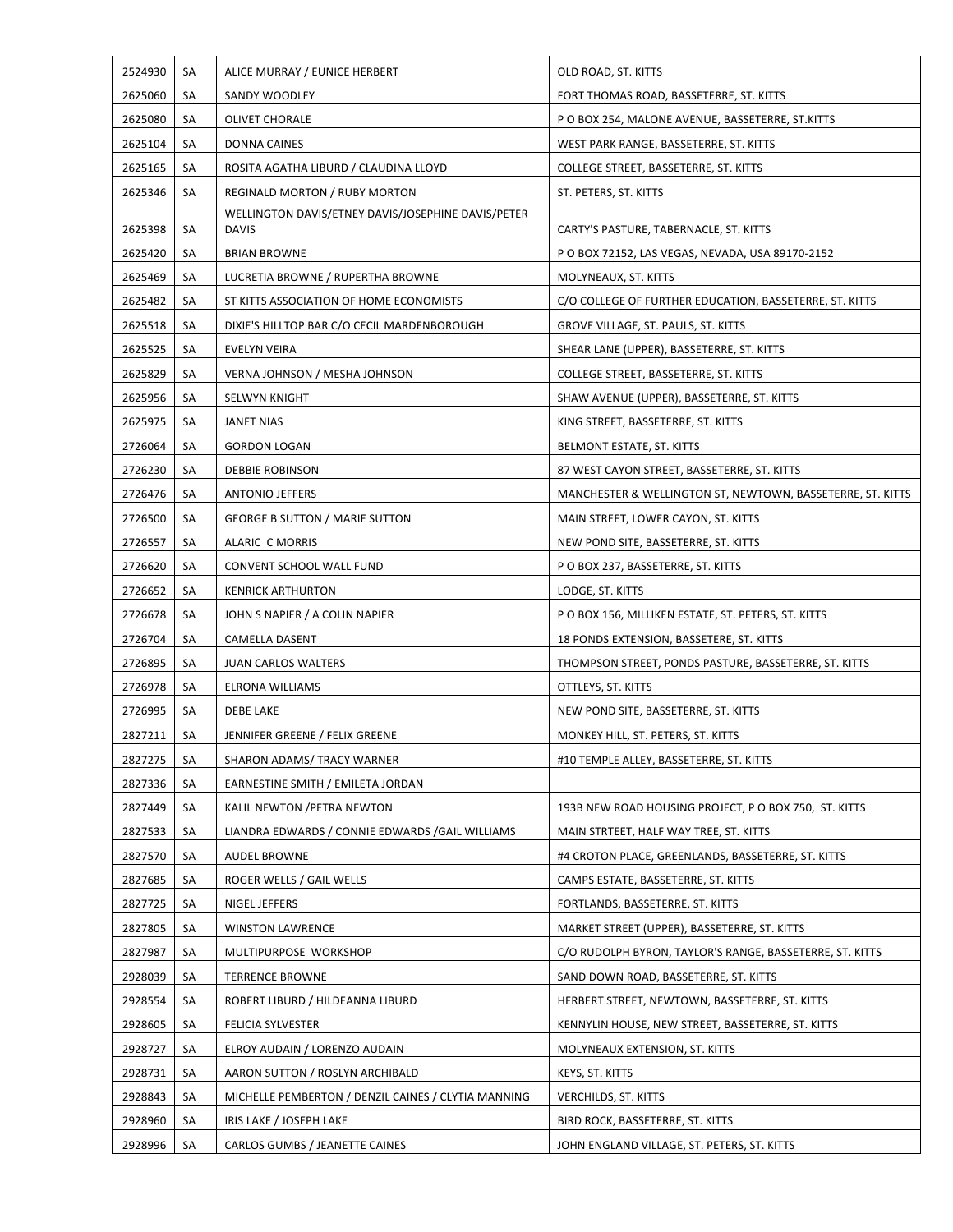| 3029221 | SA        | <b>CLEMENT BOONE / MYRON EDDY</b>          | HERMITAGE ROAD, OLD ROAD, ST. KITTS                                                 |
|---------|-----------|--------------------------------------------|-------------------------------------------------------------------------------------|
| 3029252 | SA        | <b>LAVERNE SEATON</b>                      | MARSHALL ALLEY, BASSETERRE, ST. KITTS                                               |
| 3029302 | SA        | <b>OLVER LIBURD</b>                        | NEVIS STREET, BASSETERRE, ST. KITTS                                                 |
| 3029450 | SA        | DESMOND PITT/ ELEANOR DANIEL               | LODGE, ST. KITTS                                                                    |
| 3029466 | SA        | ELVIS BASSUE                               | TAYLORS RANGE, BASSETERRE, ST. KITTS                                                |
| 3029494 | SA        | <b>NORMAN BROWNE</b>                       | LODGE PROJECT, ST. KITTS                                                            |
| 3029600 | SA        | LILESTON WILLIAMS                          | LODGE PROJECT, ST. KITTS                                                            |
| 3029914 | SA        | <b>BARRY TOTA</b>                          | PARRAY'S VILLAGE, ST. PETERS, ST. KITTS                                             |
| 3029925 | SA        | GAVIN HENRY / ESTHER FREEMAN               | DIEPPE BAY, ST. KITTS                                                               |
| 3029940 | SA        | STANLEY LEADER / VERTILLE DOUGLAS          | CONAREE, ST. KITTS                                                                  |
| 3029979 | SA        | MAVIS LEWIS / PHILLIP BROWNE               | KEYS, ST. KITTS                                                                     |
| 3029981 | SA        | MARGERY WELSH / PATRICIA WELSH             | P O BOX 1259, CHALLENGERS, ST.KITTS                                                 |
| 3130079 | SA        | <b>JANICE HUGGINS</b>                      | PARSON GROUND, ST. KITTS                                                            |
| 3130103 | SA        | <b>KAREN LIBURD</b>                        | BUCKLEYS ESTATE, BASSETERRE, ST. KITTS                                              |
| 3130179 | SA        | <b>STANLEY HOPSON</b>                      | KEYS, ST. KITTS                                                                     |
| 3130360 | SA        | <b>EMRYS MORRIS / ROOSEVELT MORRIS</b>     | OTTLEYS, ST. KITTS                                                                  |
| 3130402 | SA        | JARIO MORRIS                               | LOWER CAYON, ST. KITTS                                                              |
| 3130429 | SA        | SONIA ALECIA CHIVERTON                     | DURANT AVENUE [UPPER], BASSETERRE, ST. KITTS                                        |
| 3130461 | SA        | <b>RAMON MARTE</b>                         | POND SITE EXTENSION, BASSETERRE, ST. KITTS                                          |
| 3130470 | SA        | <b>CARLOS FRANCIS</b>                      | BIRD ROCK EXTENTION, BASSETERRE, ST. KITTS                                          |
| 3130525 | SA        | <b>GWENET BERDEJO-ORTIZ/ MIRIAM BYRON</b>  | 91 BUCKLEYS SITE, BASSETERRE, ST. KITTS                                             |
| 3130853 | <b>SA</b> | <b>G E DONATO SCARBOROUGH</b>              | #3 BOYDS PROJECT, ST. KITTS                                                         |
| 3130890 | SA        | DESIREE CLARKE / MARY CLARKE               | C/O SANDRA TOTA, PHILLIP ST, PONDS PASTURE, ST. KITTS                               |
| 3130977 | SA        | <b>GEORGE HENDRICKSON</b>                  | PONDS PASTURE, BASSETERRE, ST. KITTS                                                |
| 3231027 | SA        | LEROY TAYLOR / LEROY JOSEPH TAYLOR         | LODGE, ST. KITTS                                                                    |
| 3231051 | SA        | PIZARRO WILBERT LAWRENCE/ GENEVERE PHILLIP | MOLYNEAUX SITE, ST. KITTS                                                           |
| 3231108 | SA        | SAMUEL WATTLEY / LORNA WATTLEY             | CAMPS, BASSETERRE, ST. KITTS                                                        |
| 3231417 | SA        | <b>ERNIE LEWIS</b>                         | WATER WORKS, CAYON, ST.KITTS                                                        |
| 3231572 | SA        | ROSALYN HAZELLE                            | SHADWELL SITE, BASSETERRE, ST. KITTS                                                |
| 3231624 | SA        | ELVIS LEWIS / MICHAEL GUMBS                | FIG TREE, SANDY POINT, ST. KITTS                                                    |
| 3231678 | SA        | MURIEL RAWLINS                             | PONDS EXTENSION, BASSETERRE, ST. KITTS                                              |
| 3231685 | SA        | <b>ERIC ROBINSON</b>                       | CAYON (UPPER), ST. KITTS                                                            |
| 3332056 | SA        | <b>AVRIL HENDRICKSON</b>                   | SOHO, BASSETERRE, ST.KITTS                                                          |
| 3332131 | SA        | DORSET PARK RECREATIONAL COMMITTEE         | C/O FRANKLIN DORSET, BLADEN HOUSING PROJECT, ST. KITTS                              |
| 3332136 | SA        | <b>FREDRONA PHILLIP</b>                    | BUCKLEYS ESTATE, BASSETERRE, ST. KITTS                                              |
| 3332171 | SA        | MATHEMATICS IMPROVEMENT COMMITTEE          | C/O OSMOND PETTY, MINISTRY OF EDUCATION LABOUR & SOC SEC.,<br>BASSETERRE, ST. KITTS |
| 3332177 | SA        | REEVE JACKSON / THIRESA LOVESTINE MARSHALL | FIENNES AVENUE, BASSETERRE, ST.KITTS                                                |
| 3332477 | SA        | AGATHA STANLEY / EZEKIEL STANLEY           | FIENNES AVENUE (UPPER), BASSETERRE, ST. KITTS                                       |
| 3332592 | SA        | <b>VINCENT FAHIE</b>                       | LAMBERTS PROJECT, ST. KITTS                                                         |
| 3332604 | SA        | CARLETTE LANCASTER                         | STAPLETON ESTATE, ST. PETERS, ST. KITTS                                             |
| 3332642 | SA        | TRENDSETTERS NETBALL CLUB                  | C/O ASENATH PHIPPS, P O BOX 415, NEW ROAD HOUSING, ST. KITTS                        |
| 3332697 | SA        | ST ANNE'S A Y P A CONFERENCE FUND          | C/O DENISE WILSON, TREE TOP HOUSING PROJECT, THE ALLEY,<br>SANDY POINT, ST. KITTS   |
| 3332743 | SA        | RAMBHARAK RAMOWAD                          | HERMITAGE ESTATE, CAYON, ST. KITTS                                                  |
| 3332746 | SA        | <b>DWAYNE SILAND</b>                       | HERMITAGE ESTATE, CAYON, ST. KITTS                                                  |
|         |           |                                            |                                                                                     |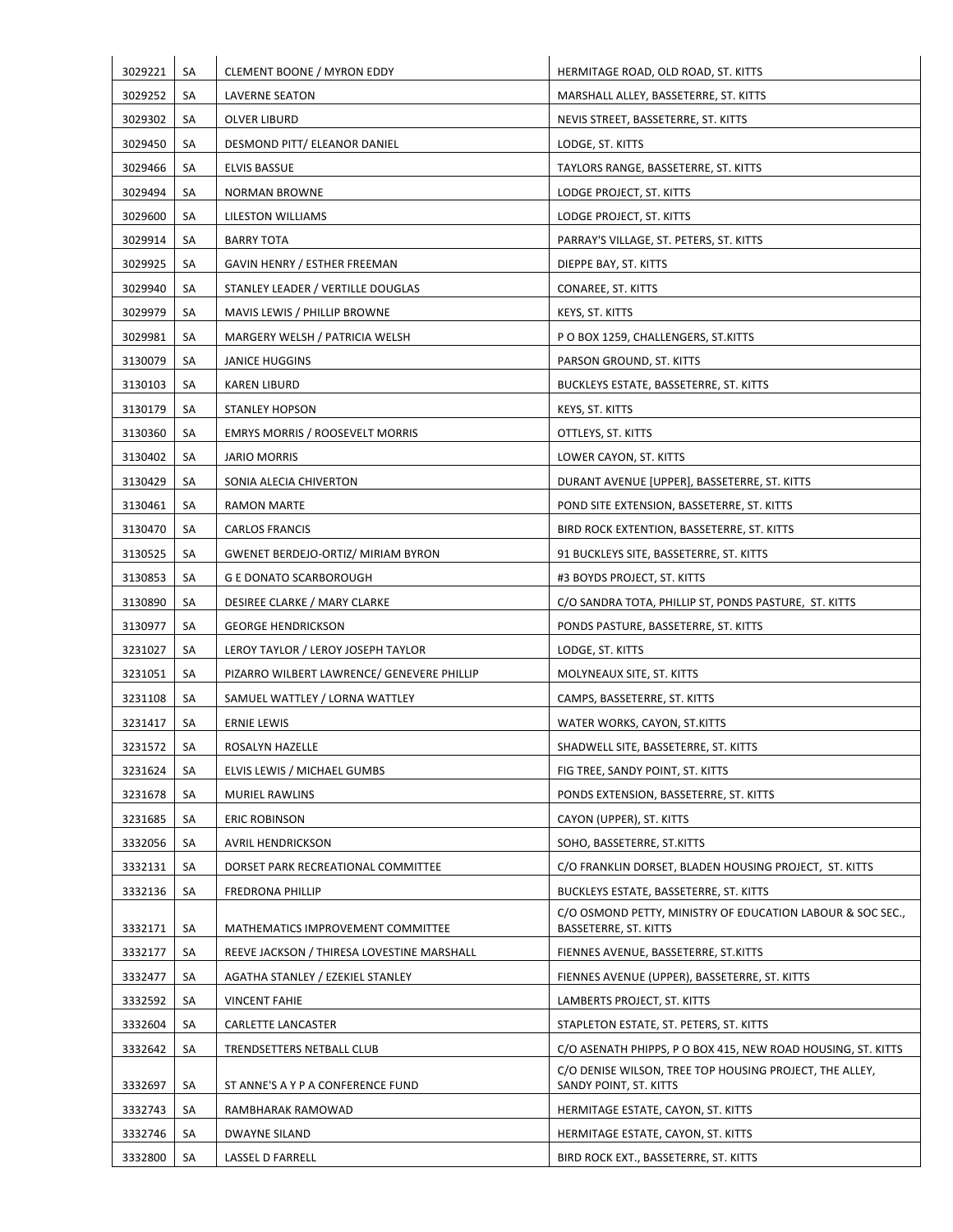| 3332816 | SA | <b>KURT LOUARD</b>                       | CAYON (UPPER), ST. KITTS                                    |
|---------|----|------------------------------------------|-------------------------------------------------------------|
| 3332863 | SA | <b>GLENNETTE WILLIAMS</b>                | FRANKLAND ROAD, OLD ROAD, ST. KITTS                         |
| 3332893 | SA | <b>TRYPHENA NICHOLLS</b>                 | COLLEGE STREET (UPPER), BASSETERRE, ST. KITTS               |
| 3332935 | SA | MICHAEL MAYNARD / KISHA JAMES            | KING STREET, BASSETERRE, ST. KITTS                          |
| 3332945 | SA | VERA K ROBINSON / STEPHANIE BROWNE       | P O BOX 1204, DORSET, BASSETERRE, ST.KITTS                  |
| 3332962 | SA | <b>MELVIN WARD</b>                       | OTTLEYS, ST. KITTS                                          |
| 3433111 | SA | <b>MONICA WILLIAMS</b>                   | #2 SPOONERS DIVISION EXTENSION, LOWER CAYON, ST. KITTS      |
| 3433119 | SA | CORDELLA JEFFERSON / AGNES ARCHIBALD     | PARSONS, ST. KITTS                                          |
| 3433152 | SA | STIVOR DORSET / RANDALYN RICHARDS        | BACK STREET, ST. PAULS, ST. KITTS                           |
| 3433163 | SA | MARCELLA DOLPHIN / HEATHER PRINGLE       | PONDS EXTENSION, BASSETERRE, ST. KITTS                      |
| 3433194 | SA | KAREEM FORBES / ELVIS FORBES             | COLLEGE STREET (UPPER), BASSETERRE, ST. KITTS               |
| 3433205 | SA | <b>OSCAR WATTLEY</b>                     | BOYDS VILLAGE, ST. KITTS                                    |
| 3433213 | SA | SADDLERS WOMEN'S CLUB                    | C/O IVA STEVENS, SADDLERS, ST. KITTS                        |
| 3433242 | SA | ORVILLE TWEEDE / JANIQUA CLARKE          | STONE CASTLE, TABERNACLE, ST. KITTS                         |
| 3433285 | SA | BERTRELL HARRIS / MAC LEAN HARRIS        | NEWTON GROUND, ST. KITTS                                    |
| 3433412 | SA | <b>WANDER FAGAN</b>                      | PONDS PASTURE, BASSETERRE, ST. KITTS                        |
| 3433438 | SA | PHARMAX LTD                              | P O BOX 633, BASSETERRE, ST. KITTS                          |
| 3433582 | SA | ADRIENNE SIMONE WATTS                    | C/O MARCELLE WATTS, P O BOX 89, BASSETERRE, ST. KITTS       |
| 3433876 | SA | JAIRAM JAILAL                            | STONE FORT ESTATE, ST. KITTS                                |
| 3534002 | SA | RICHARD ISAAC / OMA BROWNE               | CONAREE EXTENSION, ST. KITTS                                |
| 3534055 | SA | COURTESY RENT A CAR                      | C/O ASHLEY M ALLERS, WIGLEY AVENUE, BASSETERRE, ST. KITTS   |
| 3534068 | SA | RUDOLPH CHARLES DAVIS                    | SHEPPARD STREET, NEWTOWN, BASSETERRE, ST. KITTS             |
| 3534157 | SA | IAN FRANSISCO VEIRA                      | CARDIN AVENUE, BASSETERRE, ST. KITTS                        |
| 3534196 | SA | IAN GEOFFREY EDWARDS                     | 34 THIBOU AVENUE, BASSETERRE, ST. KITTS                     |
| 3534216 | SA | CARMEN A DOUGLAS                         | DOUGLAS STREET, NEWTOWN, BASSETERRE, ST. KITTS              |
| 3534242 | SA | RANGE                                    | C/O G E DONATO SCARBOROUGH, #3 BOYDS PROJECT, ST. KITTS     |
| 3534363 | SA | CHURCH OF GOD OF PROPHECY                | C/O BERNARD BOLAND, BLADEN'S HOUSING PROJECT, ST. KITTS     |
| 3534449 | SA | JUNE KELLY-GARNETTE / DION MATTHEW       | CHALLENGERS, ST. KITTS                                      |
| 3534466 | SA | <b>BENITO DE JESUS</b>                   | SHAW AVENUE, BASSETERRE, ST. KITTS                          |
| 3534489 | SA | ROSELINE V TUITT                         | C/O NURSE'S HOME, LOCKHART STREET, BASSETERRE, ST. KITTS    |
| 3534596 | SA | OSMOND RICHARDSON                        | <b>BUCKLEYS SITE, BASSETERRE, ST. KITTS</b>                 |
| 3534597 | SA | OSMOND RICHARDSON                        | <b>BUCKLEYS SITE, BASSETERRE, ST. KITTS</b>                 |
| 3534598 | SA | OSMOND RICHARDSON                        | <b>BUCKLEYS SITE, BASSETERRE, ST. KITTS</b>                 |
| 3534665 | SA | FRANCES BIRD / ELVARENE BROWNE           | CENTRAL STREET, P O BOX 693, BASSETERRE, ST. KITTS          |
| 3534671 | SA | THE MAROONERS                            | C/O AVERIL ARCHIBALD'S COLLEGE, CENTRAL STREET, ST. KITTS   |
| 3534677 | SA | TAJAL RICHARDS                           | MAIN STREET, HALF WAY TREE, ST. KITTS                       |
| 3534683 | SA | LYSTRA DENISE MAXINE FAGAN               | C/O NURSES HOME, LOCKHART STREET, BASSETERRE, ST. KITTS     |
| 3534770 | SA | CRAIG JACOBIS / ELLEN JOSEPH             | WALWYN STREET, BUCKLEYS SITE, BASSETERRE, ST. KITTS         |
| 3534810 | SA | SANDRA JOANNE ALFONZO                    | P O BOX 874, HARBOUR VIEW, BIRD ROCK, BASSETERRE, ST. KITTS |
| 3534832 | SA | <b>GREGORIO CALDERON PEREZ</b>           | #3 RECTORY ROAD, DORSET VILLAGE, BASSETERRE, ST. KITTS      |
| 3534838 | SA | HILGROVE LEROY DORE                      | SOUTHWELL DRIVE, PONDS PASTURE, BASSETERRE, ST. KITTS       |
| 3534868 | SA | PHYLLIS C KOPPEL                         | #3 BRISBANE APTS, TAYLOR'S RANGE, BASSETERRE, ST. KITTS     |
| 3534902 | SA | MARION THEA CARLILE / TERRY REED CARLILE | C/O ROSS UNIVERSITY, P O BOX 334, WEST FARM, ST. KITTS      |
| 3635031 | SA | SARAH JANE HENRY / VERNON LEROY HENRY    | COLLEGE STREET (UPPER), BASSETERRE, ST. KITTS               |
| 3635069 | SA | VELMA L CABEY                            | C/O NURSES' HOME, LOCKHART STREET, BASSETERRE, ST. KITTS    |
| 3635087 | SA | THE ESTATE OF GERALD LLEWELLYN POWELL    | C/O ERTHA HUGGINS, SPROTT STREET, BASSETERRE, ST. KITTS     |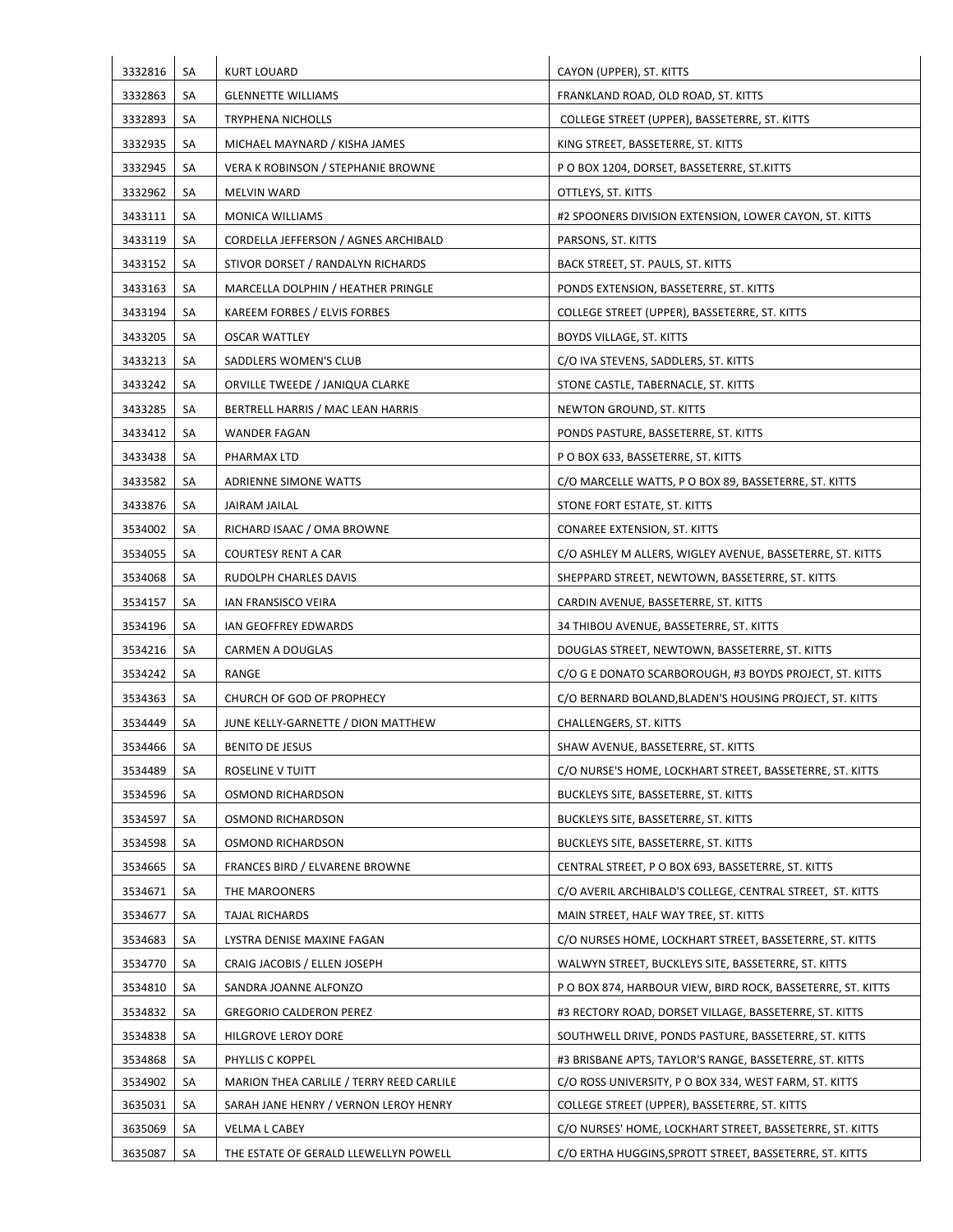| 3635102 | SA | <b>RONDA ROBERTS</b>                                           | C/O E C C B, P O BOX 89, BIRD ROCK INDUSTRIAL SITE, ST. KITTS             |
|---------|----|----------------------------------------------------------------|---------------------------------------------------------------------------|
| 3635143 | SA | <b>CHAD DAMION RODRIQUES</b>                                   | OTTLEYS, ST. KITTS                                                        |
| 3635184 | SA | <b>ROSS BOXILL</b>                                             | BLADENS HOUSING DEVELOPMENT, P O BOX 1414, ST. KITTS                      |
| 3635213 | SA | <b>CLYDE CHRISTOPHER</b>                                       | APARTMENT 201B, THE GARDENS HOUSING PROJECT, ST. KITTS                    |
| 3635268 | SA | <b>VANCELYN HENRY</b>                                          | CAYON (UPPER), ST. KITTS                                                  |
| 3635301 | SA | ANESSA V BROOKES                                               | CARTY ALLEY, NEW TOWN, BASSETERRE, ST. KITTS                              |
| 3635321 | SA | ST CLAIR SMITHEN                                               | LIME KILN PROJECT, BASSETERRE, ST. KITTS                                  |
| 3635336 | SA | ROYAL ETHIOPIAN VEGETARIAN RESTAURANT                          | C/O IAN F VEIRA, CARDIN AVNEUE, BASSETERRE, ST. KITTS                     |
| 3635343 | SA | <b>CORTEZ MEVRILLE HAZEL</b>                                   | MAIN STREET, ST. PAULS, ST. KITTS                                         |
| 3635353 | SA | <b>CURTIS JACK</b>                                             | STONEFORT ESTATE, ST. KITTS                                               |
| 3635354 | SA | <b>GARLAND SEMPLE</b>                                          | STONEFORT ESTATE, ST. KITTS                                               |
| 3635355 | SA | ROHIT PERSAUD                                                  | STONEFORT ESTATE, ST. KITTS                                               |
| 3635361 | SA | <b>BERNELL HOBSON</b>                                          | #12 SHAW AVENUE, MC KNIGHT, BASSETERRE, ST. KITTS                         |
| 3635364 | SA | <b>KENNETH PERCIVAL</b>                                        | FORT THOMAS ROAD, BASSETERRE, ST. KITTS                                   |
| 3635372 | SA | SUSAN MARIE ATKINSON                                           | EARLE MORNES, BASSETERRE, ST. KITTS                                       |
| 3635406 | SA | TYRONE MATTHEW / MARILYN PERCIVAL                              | NEVERSON STREET, NEWTOWN, BASSETERRE, ST. KITTS                           |
| 3635420 | SA | <b>ROBERT TYE</b>                                              | BIRD ROCK BEACH HOTEL, BIRD ROCK, ST. KITTS                               |
| 3635485 | SA | SACHIKO HAMA                                                   | LOSACK ROAD, BASSETERRE, ST. KITTS                                        |
| 3635536 | SA | ROSE IDETHA P NELSON / LEON NATTA                              | MOLYNEAUX EXTENSION, ST. KITTS                                            |
| 3635572 | SA | MELVIN HUGGINS / BEVERLY HUGGINS                               | NEEDSMUST, ST. KITTS                                                      |
| 3635594 | SA | <b>SYLVIA MORRIS</b>                                           | MOLYNEUX, ST. KITTS                                                       |
| 3635596 | SA | <b>IDA FLEMING</b>                                             | SANDY HILL, ANGUILLA                                                      |
| 3635625 | SA | <b>JEREMIAH FRENCH</b>                                         | HARRIS', ST. KITTS                                                        |
| 3635646 | SA | FRANCES LETITIA MILLS                                          | LA GUERITE VILLAGE, BASSETERRE, ST. KITTS                                 |
| 3635664 | SA | <b>ALTHEA SPENCER</b>                                          | WINGFIELD ROAD, OLD ROAD, ST. KITTS                                       |
| 3635683 | SA | <b>ISRAEL ROGERS</b>                                           | LEADERS AVENUE, ST. PAULS, ST.KITTS                                       |
| 3635693 | SA | HENRY WILLIAM BORNTRAEGE / JEANNINE ANTONACCI                  | HODGEHOUSE, P O BOX 1431, FRIGATE BAY, ST. KITTS                          |
| 3635742 | SA | PHILMORE C A O POWELL / NERESA WEBSTER                         | SPOONERS, CAYON, ST. KITTS                                                |
| 3635786 | SA | CHRISTIAN MICHAEL CRAIG PHILLIPS                               | 2899 349 W GEORGIA STREET, VANCOUVER, BRITISH COLUMBIA,<br>CANADA V3B 3X4 |
| 3635818 | SA | ANESTA D NISBETT                                               | MEAD'S PASTURE, GINGERLAND, NEVIS                                         |
| 3635824 | SA | TERRENCE WARD / TERRENCE W WARD / DESAREE WARD /<br>LINDA WARD | #1 LIMEKILN HOUSING PROJECT, BASSETERRE, ST. KITTS                        |
| 3635825 | SA | <b>MERILL SUSAN CARTY</b>                                      | MONKEY HILL (LOWER), ST. PETERS, ST. KITTS                                |
| 3635832 | SA | JENAE AKEISHA SHADIA ROBERTS / SANDY WOODLEY                   | FORT THOMAS ROAD, BASSETERRE, ST. KITTS                                   |
| 3635844 | SA | <b>JESSICA RENE MOORE</b>                                      | TURTLE BEACH, FRIGATE BAY, ST. KITTS                                      |
| 3635874 | SA | YOLANDA PATRICK                                                | CARTY'S PASTURE, TABERNACLE, ST. KITTS                                    |
| 3635906 | SA | ERIC MARLON MORTON                                             | BUCKLEYS ESTATE, BASSETERRE, ST. KITTS                                    |
| 3635943 | SA | <b>WENDY WOODLEY</b>                                           | CENTRAL THIBOU AVENUE, BASSETERRE, ST. KITTS                              |
| 3635981 | SA | SAMUEL NATHANIEL JONES / STEVE L MEADE                         | TRAFALGAR VILLAGE, BASSETERRE, ST. KITTS                                  |
| 3635982 | SA | <b>ELDRIDGE POTTER</b>                                         | BURT STREET, BASSETERRE, ST. KITTS                                        |
| 3635999 | SA | FARRAKHAN IMHOTEP WA-KUBA BOGLE-ASSEGAI                        | TAYLORS RANGE, BASSETERRE, ST. KITTS                                      |
| 3736005 | SA | JACQUELINE SAUNDERS                                            | #73 MOLYNEUX EXTENSION, ST. KITTS                                         |
| 3736106 | SA | <b>ASHWORTH PHILLIP</b>                                        | MANCHESTER AVENUE, BASSETERRE, ST. KITTS                                  |
| 3736145 | SA | KEITA WILLIAMS                                                 | #12 SEBASTIAN STREET, NEWTOWN, BASSETERRE, ST. KITTS                      |
| 3736184 | SA | SUNARA NEDD-SAMPSON/ LOUVINA LEWIS                             | P O BOX 270, BIRD ROCK, BASSETERRE, ST. KITTS                             |
|         |    |                                                                |                                                                           |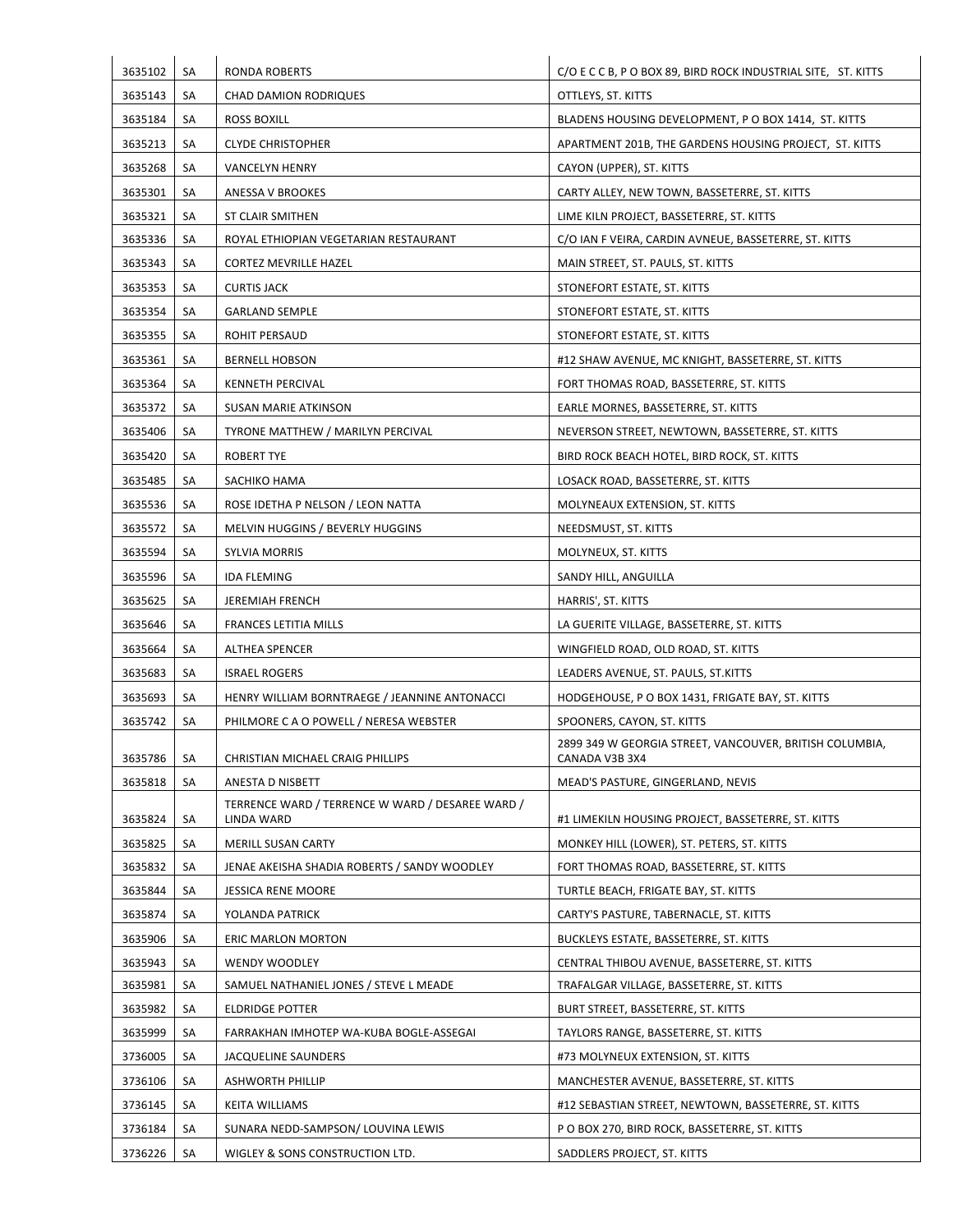| 3736270 | SA | LIVINGSTONE S POGSON                                            | CHAPEL STREET, DIEPPE BAY, ST. KITTS                                                    |
|---------|----|-----------------------------------------------------------------|-----------------------------------------------------------------------------------------|
| 3736315 | SA | SUZANNE PFEFFER (DR)                                            | P O BOX 632, PLOUGH COTTAGE, MATTINGLEY HEIGHTS, ST. KITTS                              |
| 3736317 | SA | <b>LEROY M HENRY</b>                                            | STONE FORT ESTATE, ST. KITTS                                                            |
| 3736321 | SA | ESTATE OF LEWIS ALFRED WARNER                                   | C/O ARNOLD M WARNER, FLAMBOYANT DRIVE, GREENLANDS, ST.<br><b>KITTS</b>                  |
| 3736338 | SA | ELBERT DANIEL / STEVE JEFFERS                                   | BRYAN ALLEY, CAYON, ST. KITTS                                                           |
| 3736354 | SA | <b>COLLEEN BRAZIER-FORBES</b>                                   | GOVERNMENT ROAD, CHARLESTOWN, NEVIS                                                     |
| 3736405 | SA | JENSON ANALDO MARSHALL                                          | <b>CHALLENGERS, ST. KITTS</b>                                                           |
| 3736413 | SA | RODOLFO CHRISTOPHER SAMBOY                                      | NEWTOWN BAY ROAD, BASSETERRE, ST. KITTS                                                 |
| 3736503 | SA | JAMES SKEETE / JAMES HENDRICKSON                                | PONDS PASTURE, BASSETERRE, ST. KITTS                                                    |
| 3736504 | SA | DHAWYNE PARRIS                                                  | C/O GLEN S EDWARDS, COLLEGE HOUSING, BASSETERRE, ST. KITTS                              |
| 3736609 | SA | JEVON WOODLEY                                                   | MAIN STREET, OLD ROAD, ST. KITTS                                                        |
| 7004450 | SA | ST KITTS-NEVIS FUNDRRAISING                                     | C/O DIANA PHILLIPS, LEEDS 7 S7 3EZ, UK                                                  |
| 7011122 | SA | <b>HEATHER PAUL</b>                                             | 7 SYCAMORE AVENUE, ROUNDHAY, LEEDS, WEST YORKSHIRE, UK LS8<br>4DZ                       |
| 7012132 | SA | EULALIE HOBSON                                                  | P O BOX 3486, ST. THOMAS, USVI                                                          |
| 7020880 | SA | LILLITH AGNES BELL-HENRY / BRENDA BELL                          | 11326 INWOOD COURT, ORLANDO, FLORIDA, USA 71 38837                                      |
| 7021207 | SA | <b>VERONICA HUGGINS</b>                                         | P O BOX 1494, FREDERICKSTED, ST. CROIX, USVI                                            |
| 7022190 | SA | CATHERINE ROSS / LYNDA BURRELL / JOANNA BURRELL                 | 50 TENNYSON CLOSE ENFIELD, MIDDLESEX, UK EN3 4SN                                        |
| 7023175 | SA | ARTHUR GARRICK/ MICHAEL ETC GARRICK                             | 41 WHITE AVE, SOUTH NYACK, NEW YORK, USA 10960                                          |
| 7025368 | SA | JENNIFER STOTT-ARCHIBALD                                        | WADE STREET, CAYON, ST. KITTS                                                           |
| 7026293 | SA | <b>RALSTON RAMAN</b>                                            | #7 SUNCREST, P O BOX 1245, BASSETERRE, ST. KITTS                                        |
| 7026890 | SA | <b>GEORGE DICKENSON</b>                                         | 37 FRASER ROAD, SPARKBROOK, BIRMINGHAM, UK                                              |
| 7026941 | SA | GEORGETTE RAWLINS/ THEOPHUILUS RAWLINS/ SIMON<br><b>RAWLINS</b> | 38 LEOPOLD GROVE, LEEDS LS7 4DB, ENGLAND                                                |
| 7027836 | SA | JANE PHILLIP/                                                   | 16A SHOLE BROKE AVENUE, LEEDS, LS7 3HB UK                                               |
| 7028368 | SA | <b>JAMES FREEMAN</b>                                            | 22 THE POTTERIES, BARNET LANE, BARNET, UK EN5 2DH                                       |
| 7028652 | SA | SONIA GUMBS-RICHARDS/ ARNOLD RICHARDS                           | #7 UNION ROAD, COLE BAY, ST. MAARTEN                                                    |
| 7029954 | SA | YUTHLIN RICHARDS/ SHEILA FREEMAN/ DONALD FREEMAN                | AGNES FANCY 65A, ST. THOMAS, USVI                                                       |
| 7030435 | SA | KEITHLEY L WARNER                                               | P O BOX 215008, DALLAS, TEXAS, USA 75221                                                |
| 7030881 | SA | DELROY MILLER / DENIECE MILLER                                  | 104 CHARLBURY ROAD, NOTTINGHAM, UK NGB1NH                                               |
| 7032233 | SA | LUCIEN MANCHESTER (DR)/ MURIEL MANCHESTER                       | 9418 ARDEN BEND, SAN ANTONIO, TEXAS, USA 78250                                          |
| 7033208 | SA | ETHNIE PARSONS/ MYRTLE C DEMMING                                | P O BOX 427, ROAD TOWN, TORTOLA, BVI                                                    |
| 7033521 | SA | LARONIE RIGBY / VENETTA WYATT                                   | 1130 NE 213 TERRACE, MIAMI, FLORIDA, USA 33179                                          |
| 7034153 | SA | JILLIAN MATTHEW                                                 | 9 DYSONS ROAD, EDMONTON, LONDON, UK N18 2DQ                                             |
| 7034478 | SA | HENRY R THOMPSON / GLORIA THOMPSON                              | 32 PLEASANT STREET, DUMONT, NEW JERSEY, USA 7628                                        |
| 7034506 | SA | DULCINA HOPE                                                    | 9 ARTHUR ROAD, SLOUGH, BIRKSHIRE, UK                                                    |
| 7034961 | SA | JEAN N KALANZI                                                  | 264W 121 ST APT 1F, NEW YORK, NEW YORK, USA 10027                                       |
| 7035509 | SA | <b>BROWLIE GLASFORD</b>                                         | 245 CHINN BROOK ROAD, BILLESLEY, BIRMINGHAM, UK B13 OND                                 |
| 7035531 | SA | DANIEL JACK LONDON                                              | TOBAGO WEG #39, P O BOX 3958, CURACAO                                                   |
| 7035574 | SA | MAURICE L SEATON / BETTY JO SEATON                              | 3704 LILAC DRIVE, PORTSMOUTH, VIRGINIA, USA 23703                                       |
| 7035674 | SA | JOHN CAINES / ALEX HODGE                                        | 69 THISTLEDOWN ROAD, SHARD END, BIRMINGHAM, UK B34 7EE                                  |
| 7035688 | SA | <b>DEREK SMITH</b>                                              | #18 YARDLEY GREEN, BORDESLEY GREEN, BIRMINGHAM, WEST<br>MIDLANDS, UK B9 5QF             |
| 7035790 | SA | <b>BERNARD WEBBE</b>                                            | #79 BOLD STREET, MANCHESTER, UK M16 7EA                                                 |
| 7035891 | SA | BENJAMIN THOMAS IRELAND                                         | FLAT 2, EARLSWOOD HOUSE, 55 BARROW WALK, CITY CENTRE,<br>BIRMINGHAM, UK B5 7LE          |
| 7035929 | SA | ESTATE OF LILLIAN FRENCH                                        | C/O KATHLEEN C RICHARDS, 157 WHITLEY CLOSE, STANWELL<br>STAINES, MIDDLESEX, UK TW1 97HA |
|         |    |                                                                 |                                                                                         |